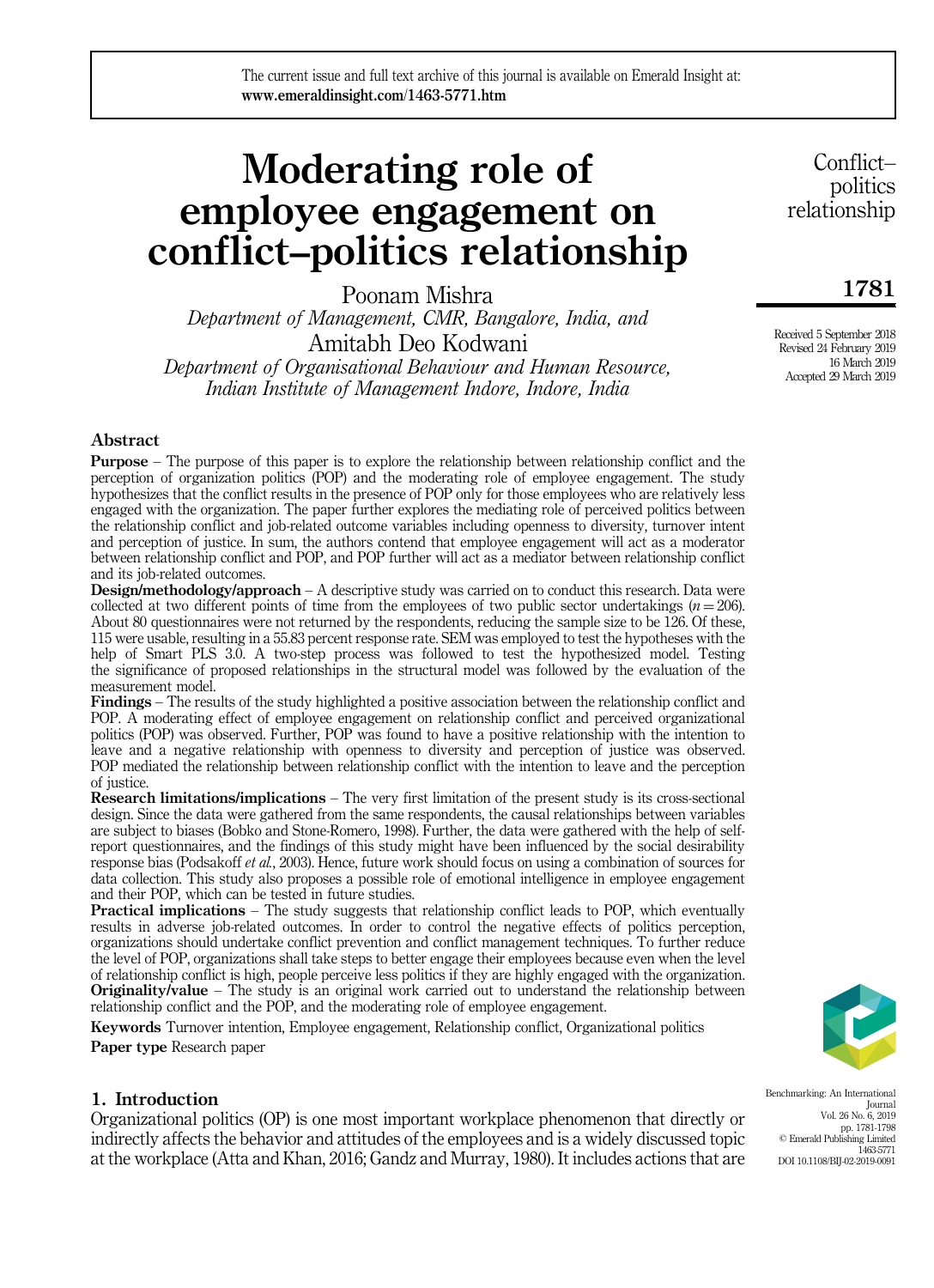inconsistent with accepted organizational norms that are designed to promote self-interest, and are taken without regard, even at the expense of organizational goals or other's well-being (Valle and Witt, 2001). Since the 1990s, the topic has been the focus of research (Vigoda-Gadot and Talmud, 2010). However, the authors have relatively more focused on studying antecedents and consequences of perceived organizational politics (POP) rather than actual OP (Cho and Yang, 2018). While these studies have examined a large number of multi-level antecedents of POP, the conflict which can also be a strong determinant is left out (Ferris *et al.*, 2002). The rationale behind the conflict–politics relationship is that people play political games to maximize their self-interest. While maximizing their self-interest, they threaten the self-interest of others, which results in conflict (Karatepe, 2013). Therefore, conflict is presumed as an essential condition for the emergence of perception of OP (Drorry and Romm, 1990). However, empirically testing the relationship between the two was the focus of very few studies (Haq, 2011). Therefore, this paper focuses on studying the conflict–politics relationship.

What was further missing in the extant literature is the empirical validation of why this relationship exists. Instead of testing the theoretically possible interaction effects, it was assumed that conflict would result in the existence of perception of organizational politics (POP) in every situation. However, we contend that conflict results in the presence of POP for only those employees, who are relatively less engaged with the organization.

Employee engagement has been a topic of research since 1990 when Kahn (1990) published a seminal research on personal engagement. Ever since, the authors have given different perspectives to study this topic. Bailey *et al.* (2017), in their meta-analytical study, provided a synthesis on employee engagement. They have grouped employee engagement definitions under six heads that is, personal role engagement, job engagement, multidimensional engagement, behavioural engagement, engagement as management practice and self-engagement. Out of these six heads, work engagement is the most dominant stream of research. The stream defines engagement as "a positive, fulfilling, work-related state of mind that is characterized by vigor, dedication, and absorption" (Schaufeli*et al.*, 2002). Vigor reflects one's energy level, readiness to put effort into work and perseverance in difficult situations. Dedication is one's involvement in the work, eventually resulting in inspiration, pride and challenge. Absorption refers to the one's high level of concentration in work (Bailey *et al.*, 2017). Although research on engagement is largely based on the job demands-resources ( JD-R) theory, the model fails to address issues of workforce diversity and politics at the workplace (Schaufeli, 2014). Therefore, by combining the JD-R model with the diversity theory of homo-social reproduction and political theory of interdependence, we argue that those who belong to in-group get a relatively larger share in organizational resources; consequently, they are relatively more engaged than members of the out-group (Mishra *et al.*, 2016). In reciprocity of the resources, they perceive their organization to be less political (Alfes *et al.*, 2013). Since people's response to any stressor is based on whether they take it as a challenge or hindrance, engaged employees take conflict (stressor) as a challenge, and thus they do not perceive politics in the organizational environment (Kane-Frieder *et al.*, 2013). As highly engaged employees are more persistent in difficult situations and they are ready to take the challenge while being highly involved in their work, even in the phase of the conflict, they may not perceive politics in organization.

Till now, employee engagement has been studied as an outcome of POP. However, on the basis of the above arguments, we propose employee engagement moderating the conflict–politics relationship. This study further proposes that perceived politics will act as a mediator between the conflict- and job-related outcome variables (intention to turnover and perception of justice). The interactions among the constructs proposed in the study have never been examined previously by a single study. Further, previous research has tested the relationships on one to one basis. However, in this paper we have provided a

BIJ 26,6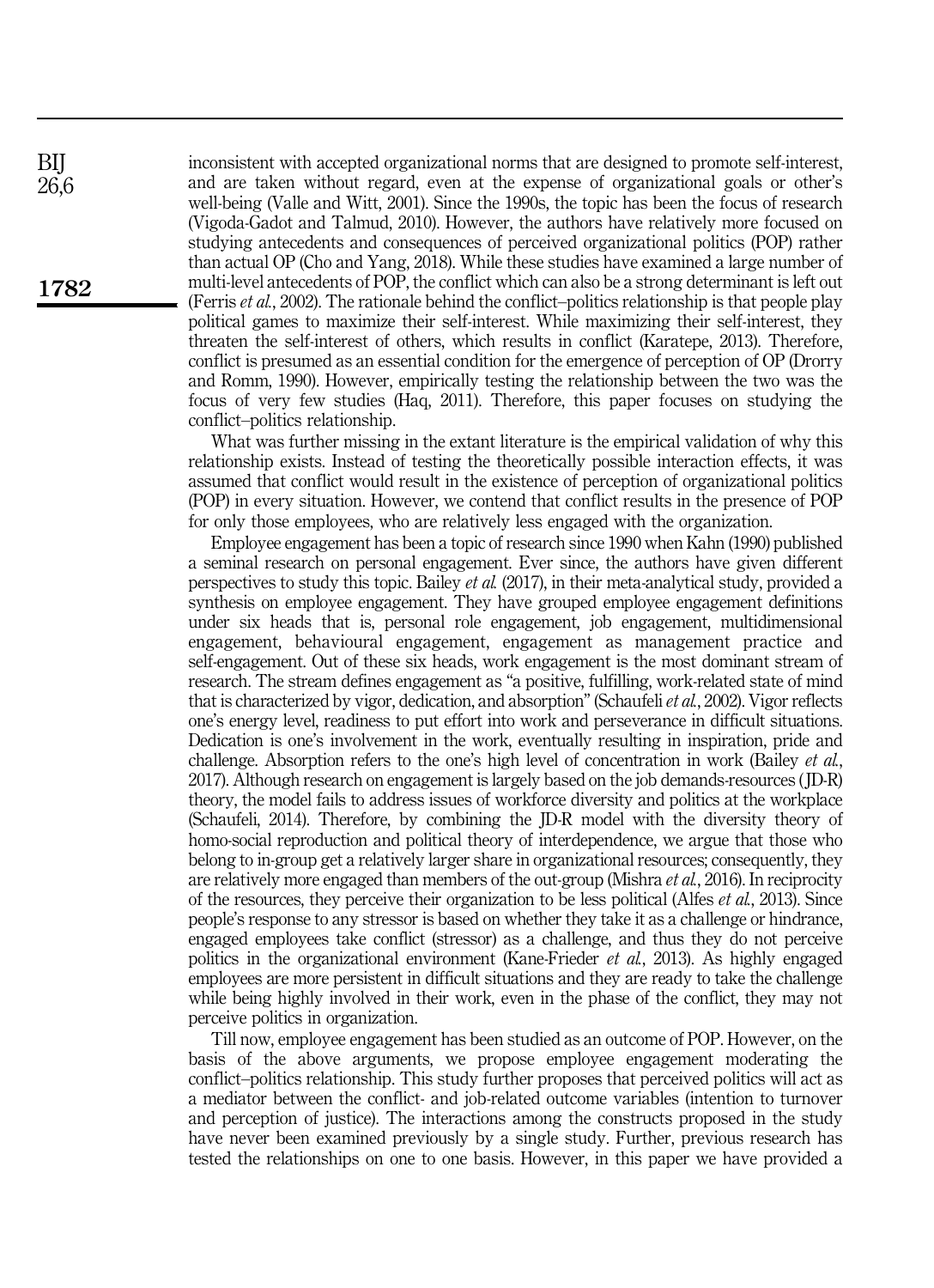partial least square structural equations modeling-based model, which allows for a simultaneous test of all the specified relationships.

Therefore, the objective of the current study is to examine the moderating potential of employee engagement on the conflict–POP relationship. The moderation will affect such that, as a result of the existence of a conflict, those who are relatively less engaged with the organization will perceive the organizational environment to be more political. Further, we also examined the mediating role of POP in the relationship of relationship conflict with the intention to turnover and perception of justice.

## 2. Theoretical background and hypotheses

The JD-R model states that in an organization, the individual's job carries some demands and resources (Demerouti *et al.*, 2001). Demands refer to the physical and physiological (emotional) efforts that employee has to make in order to perform his/her job. In contrast, job resources refer to the physical, psychological and organizational features of the job that helps the employee in fulfilling the job demands. The model postulates that employees have a higher level of job/personal resources are likely to be engaged (Bozionelos and Singh, 2017). Although the JD-R model is the most widely used model in engagement studies, it operates in a linear equation thereby failing to address irrationality issues like power, politics, workforce diversity and emotions (Bailey *et al.*, 2017). Therefore, in addition to the JD-R model, we use the political theory of interdependence (Pfeffer, 1981), diversity theory of homo-social reproduction (Kanter, 1977) and affective events theory (AET) to explain how conflict results in POP, which then results in unfavorable attitudinal and behavioral outcomes. Further, the transactional theory of stress (Lazarus and Folkman, 1984) is taken as a base to explain how engagement moderates the conflict–politics relationship. The theory of interdependence assumes that the power of an individual is based on the dependence of others on him. The more the other persons are dependent on him, the higher will be his power (Poon, 2003). People are dependent on the one who has control over the distribution of scarce resources. Therefore, the one who has discretion over resources has power. In addition to this, the theory of homo-social reproduction posits that people in organizations get divided into two groups, namely, in-group and out-group. In-group consists of people who are relatively homogeneous to the one who is in power. Thereby, they get a larger share in scarce organizational resources, whereas members of an out-group are kept at a distance and get a relatively lesser share in these resources (Ferris, Frink, Bhawuk Zhou and Gilmore, 1996; Ferris *et al.*, 2002). On receiving fewer job resources and high job demand, out-group gets disengaged and feels conflict against the resource distributor and resource receivers (Ferris *et al.*, 1993). The AET states that organizational environment develops certain emotions, which eventually results in job-related outcomes (Weiss and Beal, 2005). The positive environment creates positive emotions and favorable outcomes. Conversely, a negative environment creates negative emotions and unfavorable outcomes (Wegge *et al.*, 2006). Therefore, we assume conflict as a crucial environmental factor which develops negative emotions like a lack of trust and support, resulting in POP, which then results in unfavorable attitudinal and behavioral outcomes.

Although JD-R predicts a linear relationship between engagement and politics, this paper has proposed a quadratic relationship between the two. The rationale behind a quadratic relationship lies in the transactional theory of stress, which concludes that people's response to a stressor depends on whether they take it as a challenge or hindrance ( Jain and Ansari, 2018). People with a high level of emotional intelligence do not develop negative emotions and remain engaged in the adverse environment also because they know how to deal with such situations (Pradhan *et al.*, 2017). Therefore, engaged employees take conflict as a challenge rather than a hindrance (Mehrzi and Singh, 2016). Since they know how to deal

Conflict– politics relationship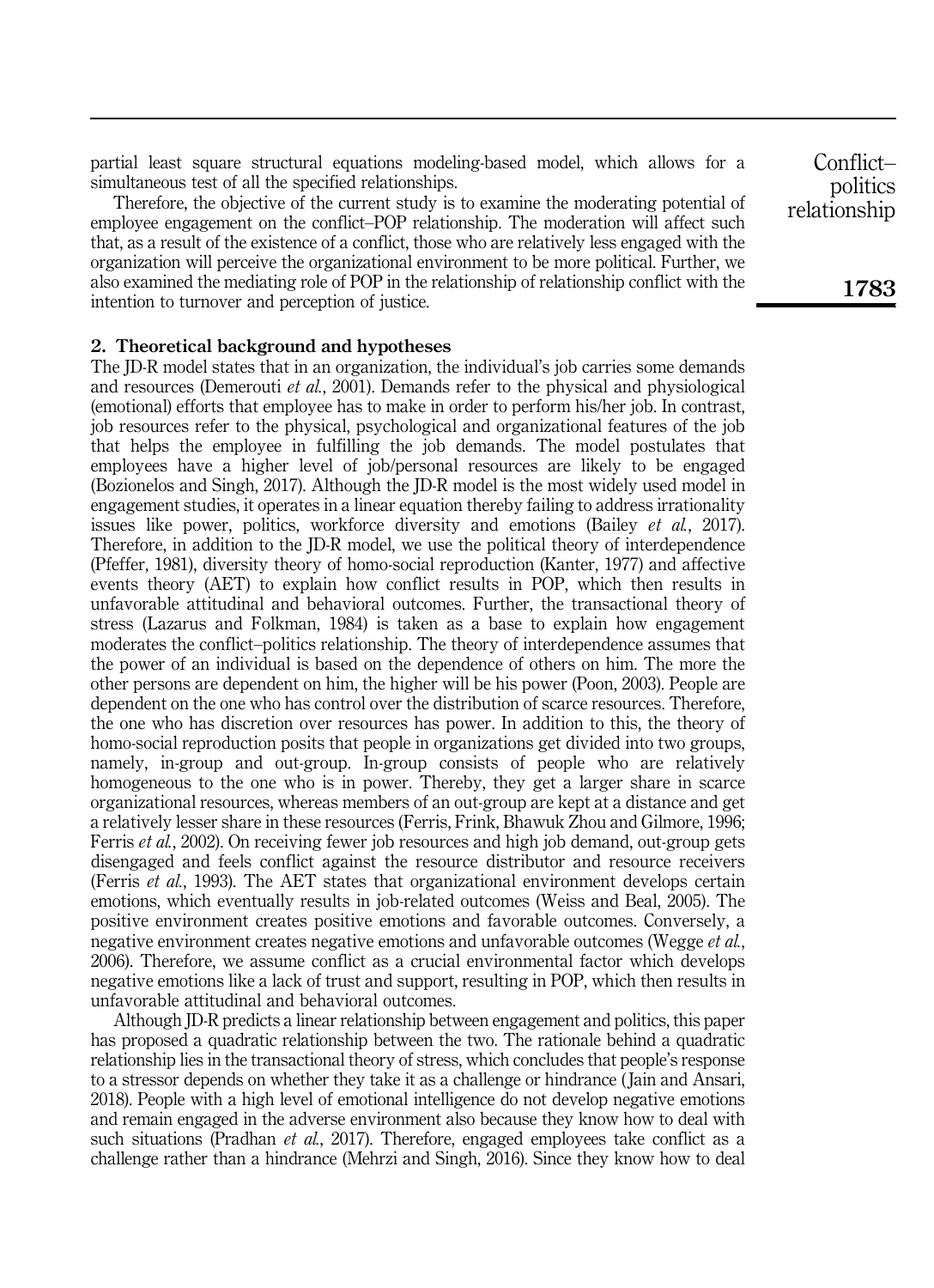with it, they consider conflict as a natural part of organizational functioning. As a result, they do not perceive politics even in the phase of the conflict. From these theoretical frameworks, hypotheses for this study are developed in the following section.

#### *Organizational politics (OP)*

OP is a universal phenomenon which often interferes with organizational decision making (Ferris *et al.*, 2000). Though the management claims making rational decisions, the participants firmly believe that OP mostly influences such decisions (Stokes *et al.*, 2013). While OP plays a significant role in organizational decision making, it was not the focus of research (Vigoda, 2000). In the last three decades, OP has received the considerable attention of researchers for both conceptual and empirical work ( Jain and Ansari, 2018).

The authors have followed two approaches to study OP. The first and the old approach (objective approach) studied actual OP. The second and the contemporary approach (which is known as a subjective approach) studied OP regarding people's perception of it (Cho and Yang, 2018). The latter approach is considered to be the most important aspect of studying OP because a behavior may be perceived as political by some and, at the same time, it may be perceived as non-political by others. Thus, to make OP studies more practical and reliable, it is necessary to study it from the point of people's perception, even if it is a misperception of reality ( Jain and Ansari, 2018). The authors, following a subjective approach, believed Lewin's (1936) argument that "people respond to their perception of reality, not to reality itself." Similarly, OP should also be studied regarding what individuals contemplate of it rather than what OP actually is. Therefore, in this paper, OP is studied from people's perception regarding it.

Previous research on politics is mostly based on studying its antecedents and consequences proposed by Ferris *et al.* (1989). OP antecedents are categorized at three different levels; organizational level, work-environment level and individual level. Organizational level includes the organization's conditions such as centralization, formalization, hierarchical level and span of control. At work-environment level includes conditions related to the job and the social network at the workplace, such as autonomy, skill variety, feedback and advancement opportunities, whereas the individual level includes employees' dispositional and non-dispositional attributes, such as age, gender, machiavellianism and self-monitoring. The outcomes are classified as psychological consequences, employees' attitude, and real behavior. Psychological outcomes include employee stress and exhaustion, whereas attitudinal outcomes include trust, dissatisfaction, organizational commitment and organizational citizenship behavior. Behavioral outcomes include tardiness, absenteeism, work neglect and job turnover.

Further, the relationship between POP and the outcome variables was found moderated by perceived control and understanding. It is also argued in the extant literature that POP will result in less unfavorable outcomes if people have control over processes and they understand political games well. The multi-level antecedents and the consequences proposed in the comprehensive model were tested extensively in subsequent research (Ferris, Frink, Bhawuk Zhou and Gilmore, 1996; Ferris, Frink, Galang, Zhou, Kacmar and Howard, 1996; Ferris *et al.*, 1993; Ferris and Judge, 1991; Ferris and Kacmar, 1992; Vigoda, 2000). Later, Ferris *et al.* (2002) proposed a revised version of the model in which some new elements were added, and a few existing ones were eliminated. At the organizational level, organization size was added, and the span of control was removed. While no element was removed at the work-environment level, career development opportunities, accountability, person organization-fit and involvement were added. Positive and negative affectivity were added as individual-level antecedents. Among consequences, justice, trust, organizational cynicism, job performance and political behavior were added to the actual consequences. The majority of studies where the model was tested concluded that POP is detrimental to organizational effectiveness.

1784

BIJ 26,6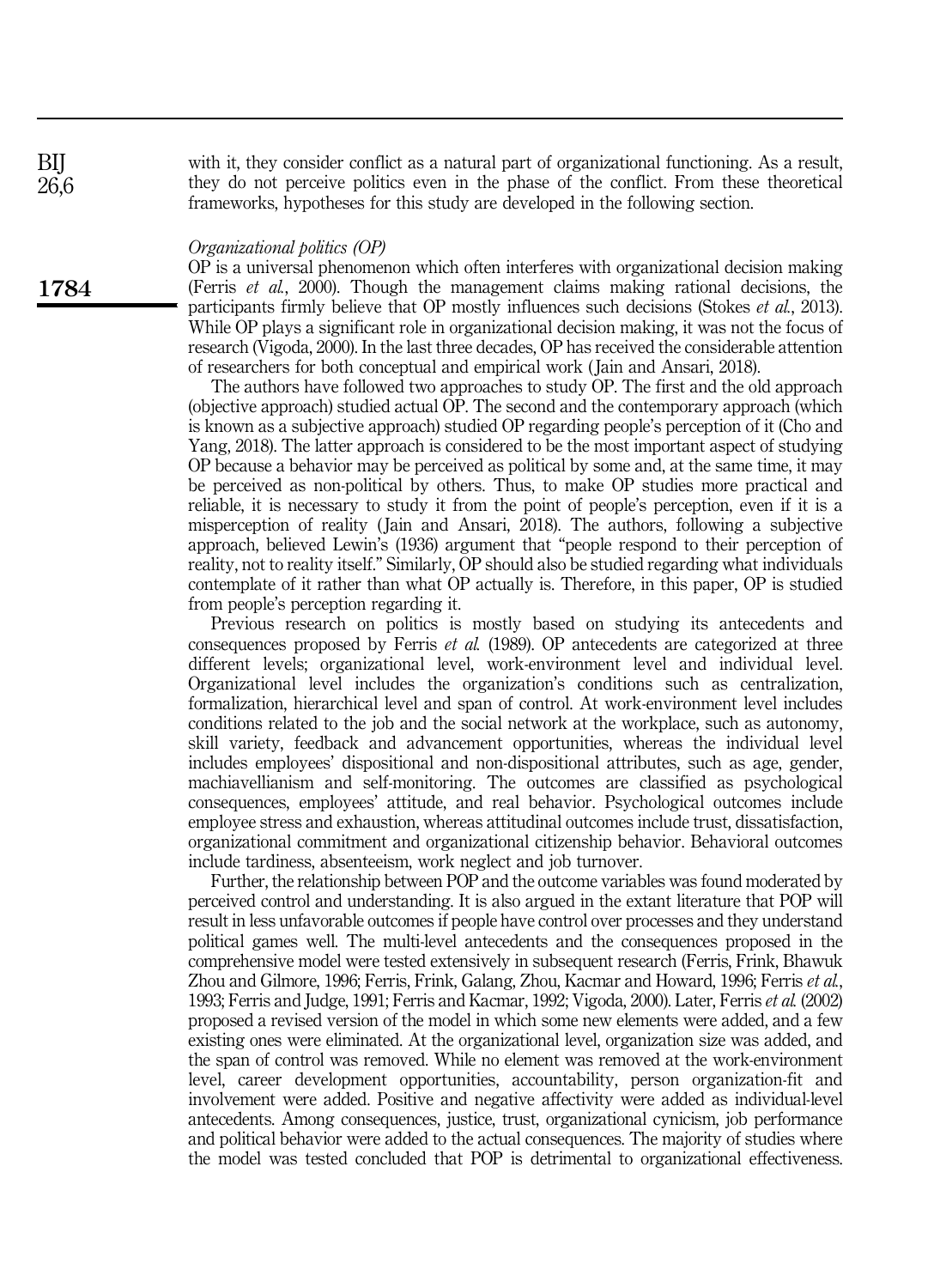However, in recent years, studies have also started focusing on the positive side of POP. In such studies, rather than considering positive and negative politics as opposite ends of the same continuum, the two are considered as separate dimensions.

*Relationship conflict*. Research on conflict classifies it at the intrapersonal and interpersonal level. While intrapersonal conflict is equated with role conflict, interpersonal conflict is further classified as task and relationship conflict (Baillien *et al.*, 2015). Although, earlier, these two were studied as the same construct, later studies have distinguished between task conflict and relationship conflict (Yang and Moseholder, 2004). A discontent related to the content of the task is considered as a task conflict, whereas a disagreement of interpersonal nature is referred to as relationship conflict (De Dreu and van Vianen, 2001). The authors have summated that both relationship and task conflict have a different effect on people and job-related outcomes. Previous research studies have shown an inverted "U" shaped relationship between interpersonal conflict and organizational effectiveness. Later, it was concluded that only task conflict has an inverted "U"-shaped relationship with organizational effectiveness. Relationship conflict is detrimental for the organizational effectiveness in all aspects (De Dreu, 2008). Therefore, organizations must try to maintain a nominal level of task conflict while removing relationship conflicts. However, this aim cannot be easily achieved because the two types are interdependent (De Dreu and Weingart, 2003). The interdependence is such that task a conflict will convert into a relationship conflict for only those who score low on an emotional intelligence scale (Ashkanasy and Daus, 2002). Since relationship conflict negatively affects organizational effectiveness, the current study focuses only on the relationship aspect of interpersonal conflict.

## *Relationship conflict and OP*

According to the AET, organizational environment and events are determinants of affective responses and these responses directly affect employees' job-related attitude and behavior (Weiss and Beal, 2005). In line with the AET, POP has been determined to be positively related to negative emotions (Rutherford and Kolodinsky, 2008). Since relationship conflict creates a negative organizational environment, which develops negative emotions. Negative emotions, such as a lack of supervisor support and trust, ultimately results in higher POP. Hence, conflict is believed to be an essential condition for the presence of political perception/behavior regardless of its awareness by the parties (Drory and Romm, 1990). Though various researchers have proposed an association between OP and conflict (Ferris *et al.*, 1989), the direct relationship between the two was least tested (Mishra *et al.*, 2016). Therefore, we predict that the relationship conflict is positively related to POP:

*H1.* The relationship conflict will positively influence the POP.

## *Employee engagement and perception of politics*

Employee engagement has been a topic of research for more than two decades. Work engagement is most established and dominant stream of research (Kane-Frieder *et al.*, 2013), which is defined as a "positive, fulfilling, work-related state of mind that is characterized by vigor, dedication and absorption" (Schaufeli *et al.*, 2002, p. 74). In line with the widely used theory, JD-R, of occupational role stress and AET, it is argued that the members of in-group remain engaged to the organization on the grounds of getting a relatively higher share in organizational resources (Bailey *et al.*, 2017).

On the other hand, since members of an out-group do not get a justifiable share in organizational resources, they may get disengaged (Singh, 2018). In the environment of inequitable treatment, employees develop negative emotions and perceive their organizational

Conflict– politics relationship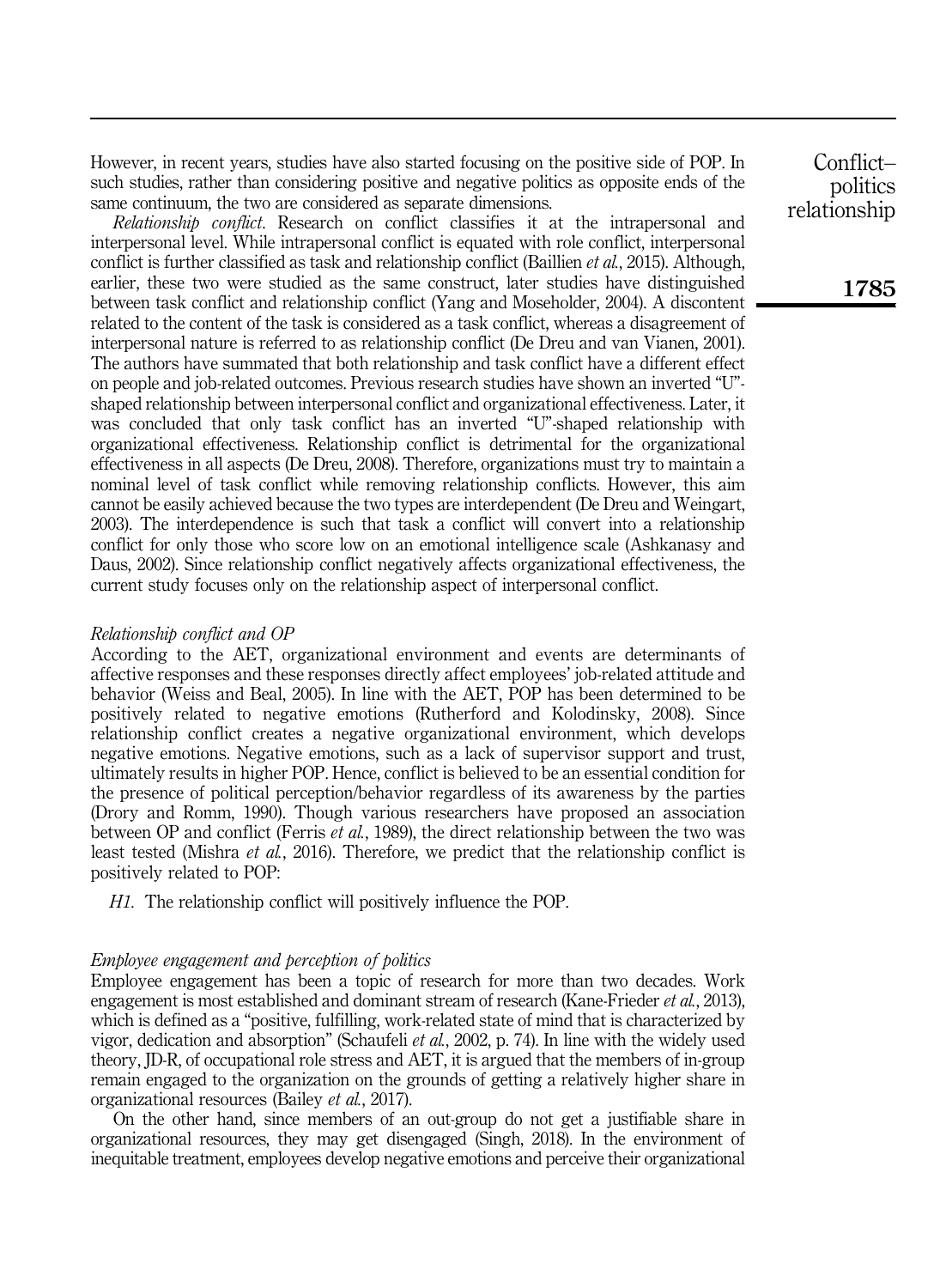environment to be political (Karatepe, 2013). Therefore, a negative relationship between employee engagement and POP is hypothesized:

*H2.* Employee engagement will negatively influence the POP.

*Moderating effect of employee engagement on the association between relationship conflict and POP*

Although conflict is proposed to be associated with POP (Haq, 2011), the extant literature shows that moderators can reduce the strength of this relationship (Ferris *et al.*, 2002). We conceptualize that during the conflict, engaged employees perceive lesser politics as compared to disengaged employees. The rationale behind this conceptualization lies in the transactional theory. The theory posits that reaction of a person in a stressful environment will not always be negative. Instead, the reaction depends on whether the employee perceives the critical situation as a challenge or threat. The one who is emotionally intelligent knows how to deal with a difficult situation. Thus, such employees believes critical situation as a challenge ( Jain and Ansari, 2018; Pradhan, 2016). Since they know how to cope up in such a critical environment of conflict, they remain engaged with the organization and do not feel politics around.

On the other hand, the one who scores low on the emotional intelligence scale takes conflict as a hindrance or threat. Since such people cannot handle conflict in the workplace, they tend to get disengaged and feel politics in an organizational environment. Therefore, we hypothesize the moderating role of employee engagement on the conflict–politics relationship:

*H3.* The association between relationship conflict and POP will be moderated by employee engagement such that, in the presence of relationship conflict, highly engaged employees will perceive relatively fewer politics in comparison to less engaged employees.

#### *POP and job-related outcomes*

Most of the researchers viewed OP as a workplace activity which generally results in adverse outcomes. As mentioned above, Ferris *et al.* (1989) divided the potential outcomes of POP into psychological outcomes, employees' attitude and actual behavior. They projected a negative association between OP and various favorable outcomes including job satisfaction, organizational commitment and organizational citizenship behavior. They projected a positive association with some of the unfavorable outcomes including stress, anxiety, and turnover intent. Some of these relationships were later tested empirically. To extend further, the existing study measures the relationship of OP with some of its consequents (openness to diversity, intention to turnover and perception of justice).

#### *Openness to diversity and perception of politics*

Diversified workforce creates a learning organization (Bhadury *et al.*, 2001). However, it has some negative consequences also such as conflicts, distrust and OP. Diversity in general means any attribute that allows a human being to differentiate himself from others (Ferner *et al.*, 2004). People in organizations can diversify on three dimensions, namely, visible dissimilarity, work value dissimilarity and informational dissimilarity (Hobman *et al.*, 2004). Visible dissimilarity includes dissimilarity factors that are visible like gender and age. Work value dissimilarity includes differences in work standards. Informational dissimilarity includes professional characteristics like profession, experience and tenure, etc. Diversity can be studied either as actual diversity or perception of diversity (Bendick *et al.*, 2008). Actual diversity is the level to which people are different from each other, whereas the

1786

BIJ 26,6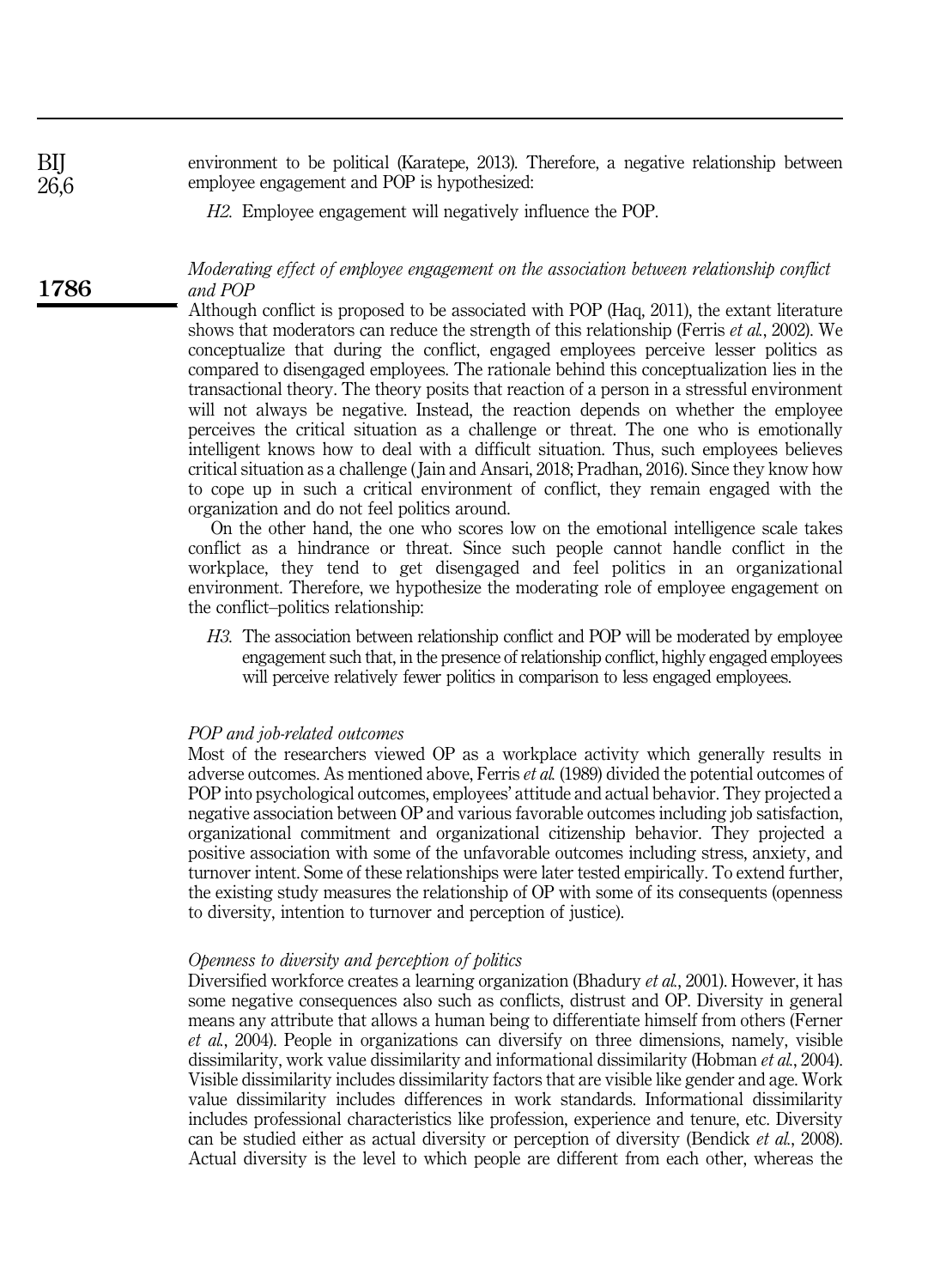perception of diversity is a subjective construct which measures the level to which employees' perceive themselves to be different from others (Harrison *et al.*, 2000). Although both the constructs are highly correlated; however, the effect of perceived diversity is higher on job outcomes than the effect of actual diversity (Bendick *et al.*, 2008). Therefore, this paper considers employees' perception of diversity and not actual diversity. Although diversity brings a list of problems, if the employees' are open to diversity, it can lead to higher performance. Openness to diversity is the degree to which people are willing to work with dissimilar people (Fujimoto *et al.*, 2004). When employees are open to diversity, managing diversity becomes easier. According to Kanter's (1977) homo-social reproduction theory, people in organizations are divided into two groups, namely, in-group and out-group. Those who are relatively homogeneous to decision makers or dominant coalition were termed as "insiders" or member of "in-group," while those who are having a different perspective from the decision maker are termed as out-group. As per Dansereau *et al.*'s (1975) differential assignment approach, the diversified people are deliberately assigned roles and tasks that are either least important or where the likelihood of success is low (Ferris *et al.*, 2002). They are then rated as low performers and evaluated accordingly. On the grounds of low-performance evaluation, they are kept away from promotion and career opportunities (lost opportunities effect). As a result, those who belong to an out-group consider themselves as "lack of workgroup fit" (Kirchmeyer, 1995). Being treated unfairly and inequitably, people may perceive the decision makers as political or their organization to be political (Ferris *et al.*, 2002). Since they perceive their dissimilarity to be the reason for unfair treatment they become close to diversity. Considering the AET, we argue that, since the out-group has a negative experience of working with the diversified workforce, they develop a negative emotion (POP) against it. The negative emotion then results in a negative attitude toward diversity and people become close to diversity. Therefore, a negative effect of POP is hypothesized on openness to diversity:

*H4.* The POP will negatively influence openness to diversity.

## *OP and turnover intent*

Employee turnover can be studied as actual turnover and intention to turnover. Actual turnover occurs when an employee quits the organization, whereas intentions to turnover are the thoughts an employee have for quitting their job (Harhara *et al.*, 2016). Since intention to leave is the only direct precursor of actual employee turnover, it becomes an essential field of study. To provide an insight into the topic, Hobfoll (1989) propounded the conservation of resources (COR) theory. The theory posits that people are motivated to obtain, retain and accumulate resources because individuals with higher resources have lesser chances of losing resources. Those who have a high level of resources, feel a P-O fit and do not intend to leave the organization (Wheeler *et al.*, 2012).

On the other hand, the theory also suggests three situations that lead to intention to leave ( Jin *et al.*, 2016). The first situation is when the employee anticipates a potential loss to existing resources. The second situation is when the employee has lost the resources. Moreover, the third is when they are not able to get appropriate share while the distribution of resources. Considering the AET and COR theories, we propose that the political environment is perceived as a threat to resources which leads to a negative emotion called a P-O misfit (Ferris *et al.*, 2002). On perceiving him/her to be not fit in the organization, the employee intends to depart (Cho and Lewis, 2011). Previous research has also provided unanimous support for politics and intention to leave the relationship (Harris *et al.*, 2005; Vigoda, 2000). Based on the discussion and existing literature, it is predicted that POP will negatively affect employees' intention to leave:

*H5.* The POP will negatively influence employees' turnover intention.

Conflict– politics relationship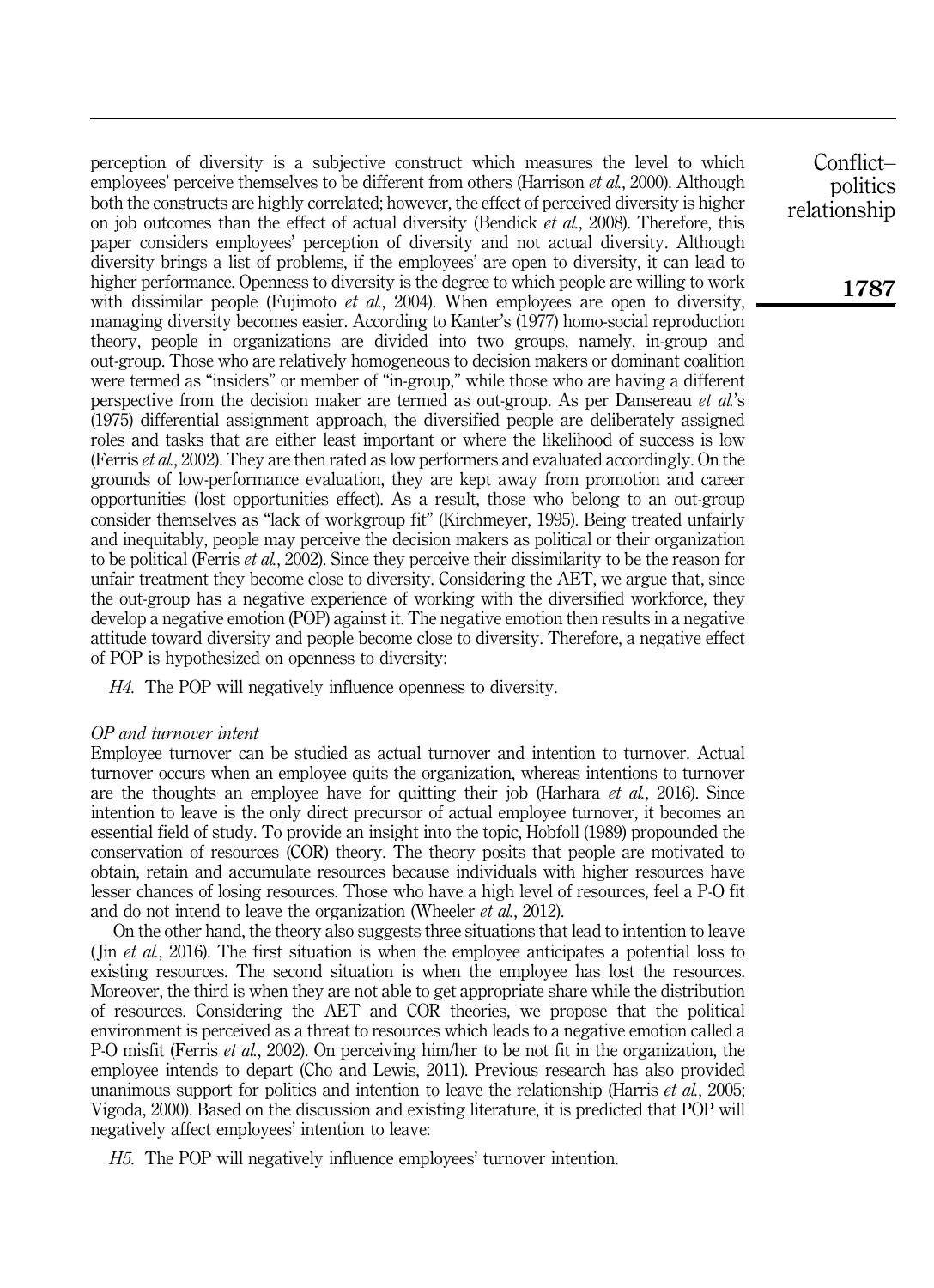## *OP and perception of justice*

Organizational justice is referred to as the perception of fairness at the workplace that can be measured in three dimensions, which are; distributive justice, procedural justice and interactional justice (Byrne, 2015). Distributive justice measures fairness in the distribution of resources. Procedural justice talks about fairness in policies and procedures designed to distribute resources. Interactional justice includes the treatment employees receive during the implementation of policies and procedures. Since procedures establish outcome and a sense of control, the authors have suggested that while considering OP; procedural justice is most relevant (Andrews and Kacmar, 2001). Therefore, among the three dimensions of perception of justice, only procedural justice is undertaken for this study.

According to the relational model of authority, people perceive their organization to be fair when they trust their supervisors or the organization (Tyler and Lind, 1992). Considering the AET, we argue that when people perceive their organizational environment to be political, they feel that decision making in the organization is not rational. As a result, they lose trust and faith in their supervisors. In the form of affective reaction, they perceive their supervisors or the organization to be unjust and unfair. Therefore, a negative relationship between POP and POJ is hypothesized:

*H6.* The perception of OP will negatively influence the perception of justice.

## *POP as a mediator between relationship conflict and job-related outcomes*

Previous research shows sufficient evidence for mediation of POP on antecedent and consequence relationship (Ferris, Frink, Galang, Zhou, Kacmar and Howard, 1996; Vigoda, 2000). However, the mediation role of POP on the conflict–outcome relationship was least tested (Haq, 2011). Previous studies have highlighted that conflict induces OP (Drory and Romm, 1990), which ultimately results in dysfunctional organizational outcomes (such as intention to leave organization and job stress). On eliminating the link of OP from this chain of relationship, the interpersonal conflict will no longer result in such outcomes (Ferris *et al.*, 2002; Ferris, Frink, Bhawuk Zhou and Gilmore, 1996; Ferris, Frink, Galang, Zhou, Kacmar and Howard, 1996; Ferris and Kacmar, 1992). Therefore, it is hypothesized that POP will mediate the conflict–outcome relationship:

- *H7.* The POP will mediate the relationship between relationship conflict and openness to diversity.
- *H8.* The POP will mediate the relationship between relationship conflict and intention to turnover.
- *H9.* The POP will mediate the relationship between relationship conflict and perception of organizational justice.

## 3. Proposed research model and hypotheses

The model presents relationship or POP with relationship conflict as its antecedent and three of its consequences (openness to diversity, turnover intent and perception of justice). It further proposes the moderating effect of employee engagement on the conflict–politics relationship. Mediation role of POP is also proposed on the conflict—job outcomes relationship (Figure 1).

## *Methodology*

A descriptive study was carried on to conduct this research. Data were collected from middle-level managerial employees working in various departments of two public

BIJ 26,6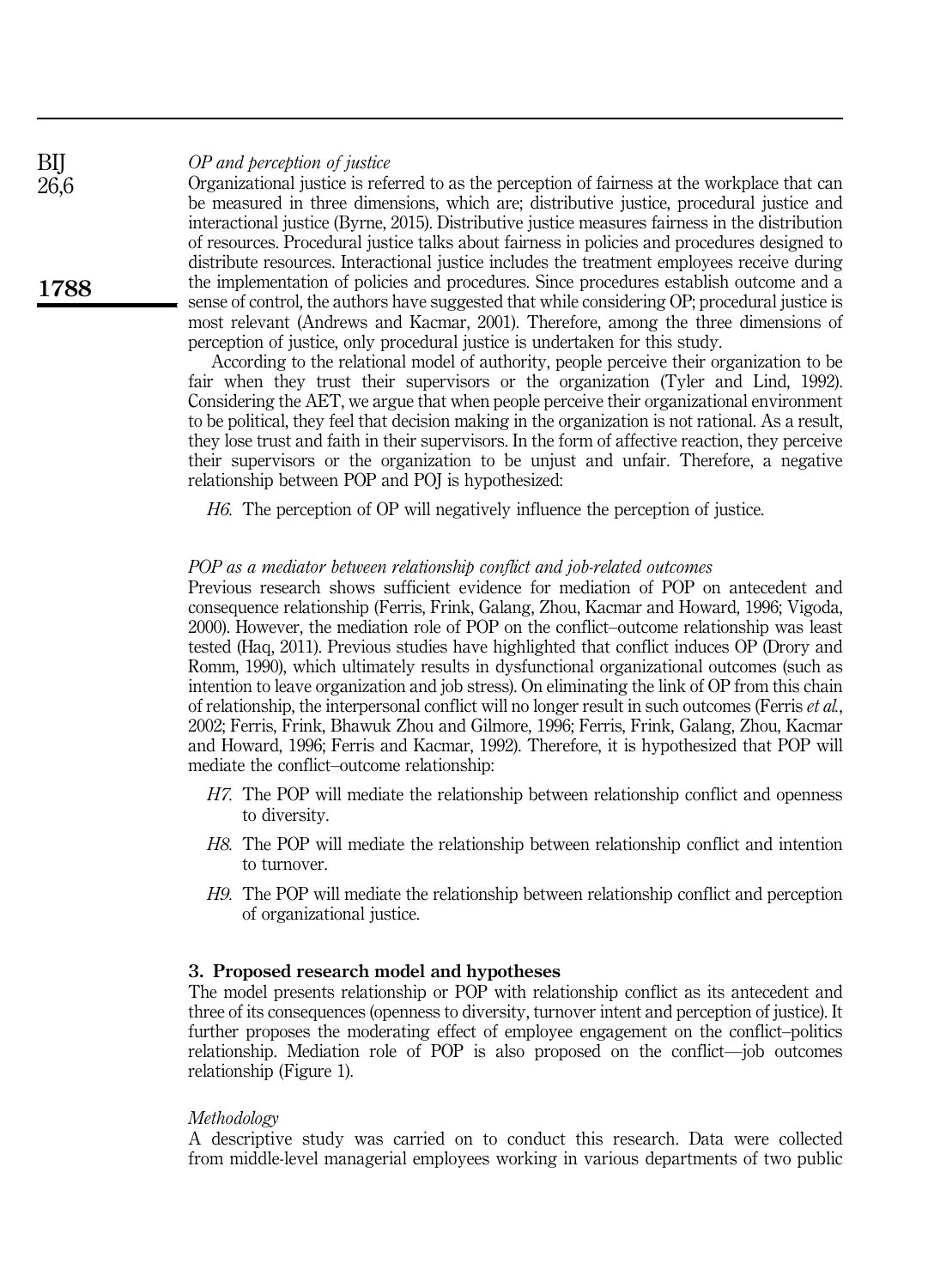

sector undertakings of the petroleum industry in India. The questionnaire was distributed to 206 respondents while they were attending a training program in a premier management institution of India. Data were collected at two different period of time. A temporal gap of 12 days was maintained between the dependent and independent variable. None of the content of research was discussed with the respondents. Two drop boxes were kept in the room. In order to keep the confidentiality of responses, respondents' names were not asked in the questionnaire. About 80 questionnaires were not returned by the respondents, reducing the sample size to be 120. Of these, 115 were usable, resulting in a 55.83 percent response rate. The respondents included 104 male and 11 female employees. The average age was 39 years, ranging from 22 to 59 years. Around 106 were married, 8 were unmarried and 1 was separated. Concerning their educational qualifications, 69 were graduates, 41 were postgraduates, 1 was doctorate and 4 had some other qualifications.

## *Measures*

- POP: a nine-item, five-point Likert scale  $(5 =$ strongly agree and  $1 =$  strongly disagree) was adopted from Kacmar and Carlson's (1997) POP scale. The scale measured POP on three dimensions, namely, general political behavior, go along and get ahead and pay and promotion policies.
- Relationship conflict: relationship conflict was measured with the help of a five-item, five-point Likert scale  $(5 =$ strongly agree and  $1 =$ strongly disagree) adapted from a relationship conflict scale developed by Jehn (1995).
- Openness to diversity: openness to diversity was assessed using a six-item, five-point Likert  $(5 =$  strongly agree and  $1 =$  strongly disagree) openness to diversity scale developed by Hobman *et al.* (2004)
- Perception of procedural justice: perception of procedural justice was measured using a three-item, five-point Likert  $(5 =$ strongly agree and  $1 =$  strongly disagree) procedural justice scale developed by Parker *et al.* (1997).
- Intention to turnover: the turnover intent was measured using a two-item, five-point Likert  $(5 = \text{strongly agree}$  and  $1 = \text{strongly disagree}$  scale developed by Cropanzano *et al.* (1993).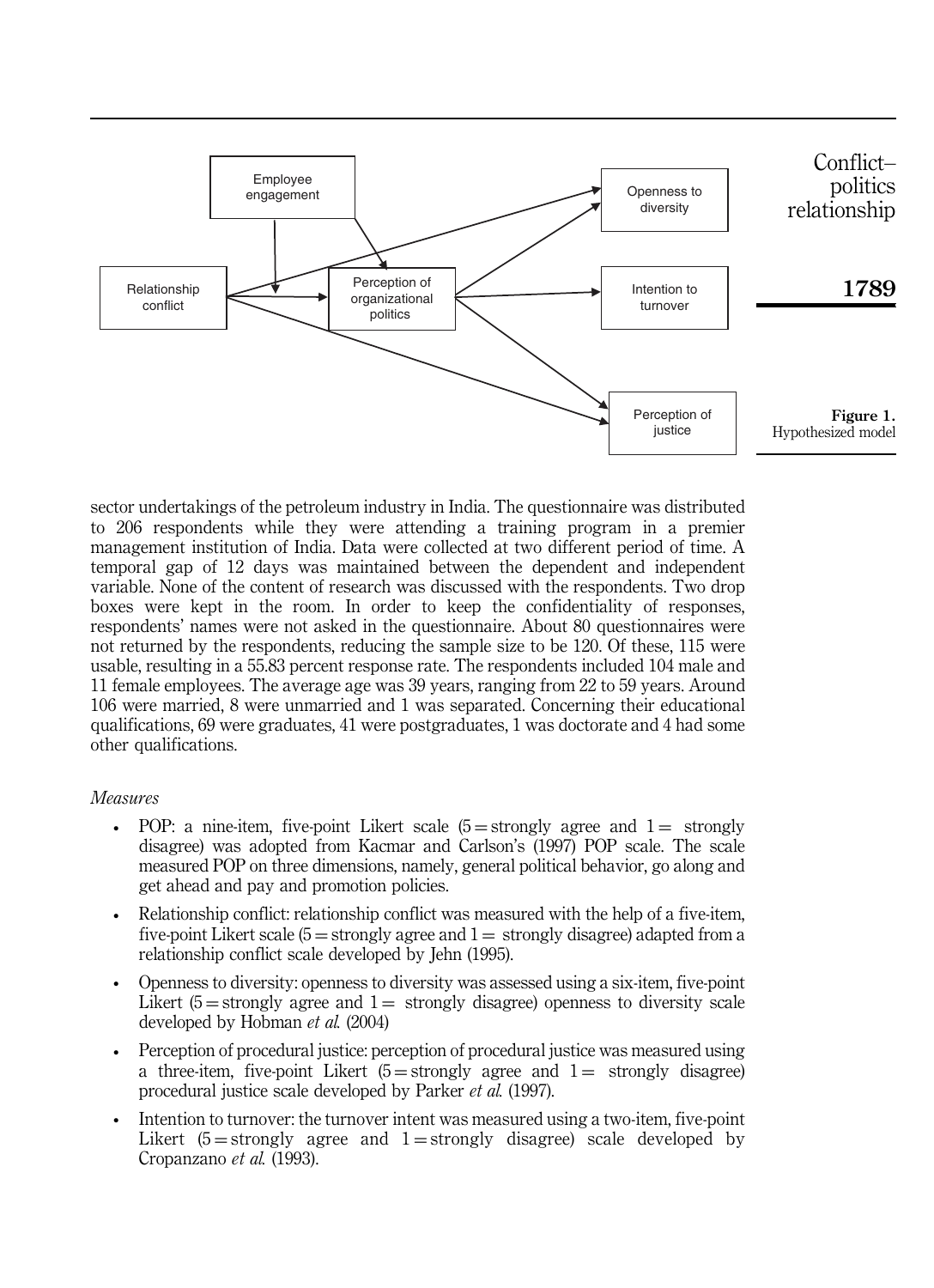| BIJ  | • Employee engagement: employee engagement was measured with the 12-item,               |
|------|-----------------------------------------------------------------------------------------|
| 26,6 | five-point Likert $(5 =$ strongly agree and $1 =$ strongly disagree) scale developed by |
|      | Shuck et al. (2016). The scale included three dimensions, namely, cognitive, emotional  |
|      | and behavioral engagement. Each dimension was measured using four items.                |

#### 4. Data analysis and results 1790

SEM was employed to test the hypotheses with the help of Smart PLS 3.0. A two-step process was followed to test the hypothesized model. Testing the significance of proposed relationships in the structural model was followed by the evaluation of the measurement model.

#### *Evaluation of measurement model*

The validity of the measurement model was assessed through confirmatory factor analysis. The instrument was tested for convergent and discriminant validity. In order to ensure convergent validity, the average variance extracted (AVE) and composite reliability was computed. At first, items having a loading of below 0.5 on their respective constructs were eliminated from the model. As a result, one item of perception of justice was eliminated from the final analysis. Bootstrapping was then conducted on 1,000 sub-samples at one-tailed. All remaining loadings were significant ( $p < 0.05$ ). AVE was either very close to or more than the threshold value of 0.5 (Table I). The  $\alpha$  values of all constructs ranged from 0.797 to 0.967, and value of composite reliability were in the range from 0.844 to 0.937. All the values of Cronbach's αand composite reliability were found higher than the conventional recommended cut-off value of 0.70 (Hair *et al.*, 2009). Thus, the convergent validity of all the first-order constructs, second-order constructs and the instrument as a whole was confirmed.

Discriminant validity was gauged using the Fornell–Larcker criterion. Since the square root of AVE of all the constructs was higher than their inter-construct correlations, discriminant validity was ensured (refer Table I). Cross-loadings of measured variables were also tested to reconfirm discriminant validity. The entire range of measured variables loaded higher on their respective constructs rather than on any other construct; discriminant validity was reconfirmed.

#### *Evaluation of structural model*

The relationships among constructs as hypothesized in the model are presented in Figure 2. In order to test the hypothesized relationships, the model was first tested without considering proposed mediation and moderation effects. Thus, the moderating variable,

|            |                                                                                                               |       |             |                 |                                                                                                                   |           | Fornell-Larcker criterion<br>Correlations |            |           |          |       |  |
|------------|---------------------------------------------------------------------------------------------------------------|-------|-------------|-----------------|-------------------------------------------------------------------------------------------------------------------|-----------|-------------------------------------------|------------|-----------|----------|-------|--|
|            | Mean $(x)$                                                                                                    | SD    | AVE         | CR <sub>.</sub> | Cronbach's $\alpha$                                                                                               | EE        | <b>ITO</b>                                | <b>OPD</b> | POI       | POP      | RSC.  |  |
| EE         | 4.240                                                                                                         | 0.489 | 0.554 0.937 |                 | 0.926                                                                                                             | 0.744     |                                           |            |           |          |       |  |
| <b>ITO</b> | 2.100                                                                                                         | 0.985 | 0.733       | 0.844           | 0.967                                                                                                             | $-0.448*$ | 0.856                                     |            |           |          |       |  |
| <b>OPD</b> | 3.772                                                                                                         | 0.511 | 0.531 0.871 |                 | 0.823                                                                                                             | $0.268*$  | $-0.218*$                                 | 0.729      |           |          |       |  |
| POI        | 3.595                                                                                                         | 0.599 | 0.499       | 0.849           | 0.797                                                                                                             | $0.325*$  | $-0.277*$                                 | $0.249*$   | 0.707     |          |       |  |
| POP        | 3.064                                                                                                         | 0.630 | 0.409       | 0.859           | 0.815                                                                                                             | $-0.243*$ | $0.312*$                                  | $-0.291*$  | $-0.304*$ | 0.639    |       |  |
| <b>RSC</b> | 3.099                                                                                                         |       | 0.765 0.631 | 0.895           | 0.853                                                                                                             | $-0.154*$ | $0.230*$                                  | $-0.215*$  | 0.005     | $0.540*$ | 0.795 |  |
|            |                                                                                                               |       |             |                 | <b>Notes:</b> EE, employee engagement; ITO, Intention to turnover; OPD, Openness to diversity; POJ, perception of |           |                                           |            |           |          |       |  |
|            | justice: POP perception of organizational politics: RSC relationship conflict. The square root of the average |       |             |                 |                                                                                                                   |           |                                           |            |           |          |       |  |

Table I. Results of measurement model evaluation

justice; POP, perception of organizational politics; RSC, relationship conflict. The square root of the average variance extracted is highlighted in italics. *p-*values are calculated with bootstrapping method. \*Significant at the  $p = 0.05$  level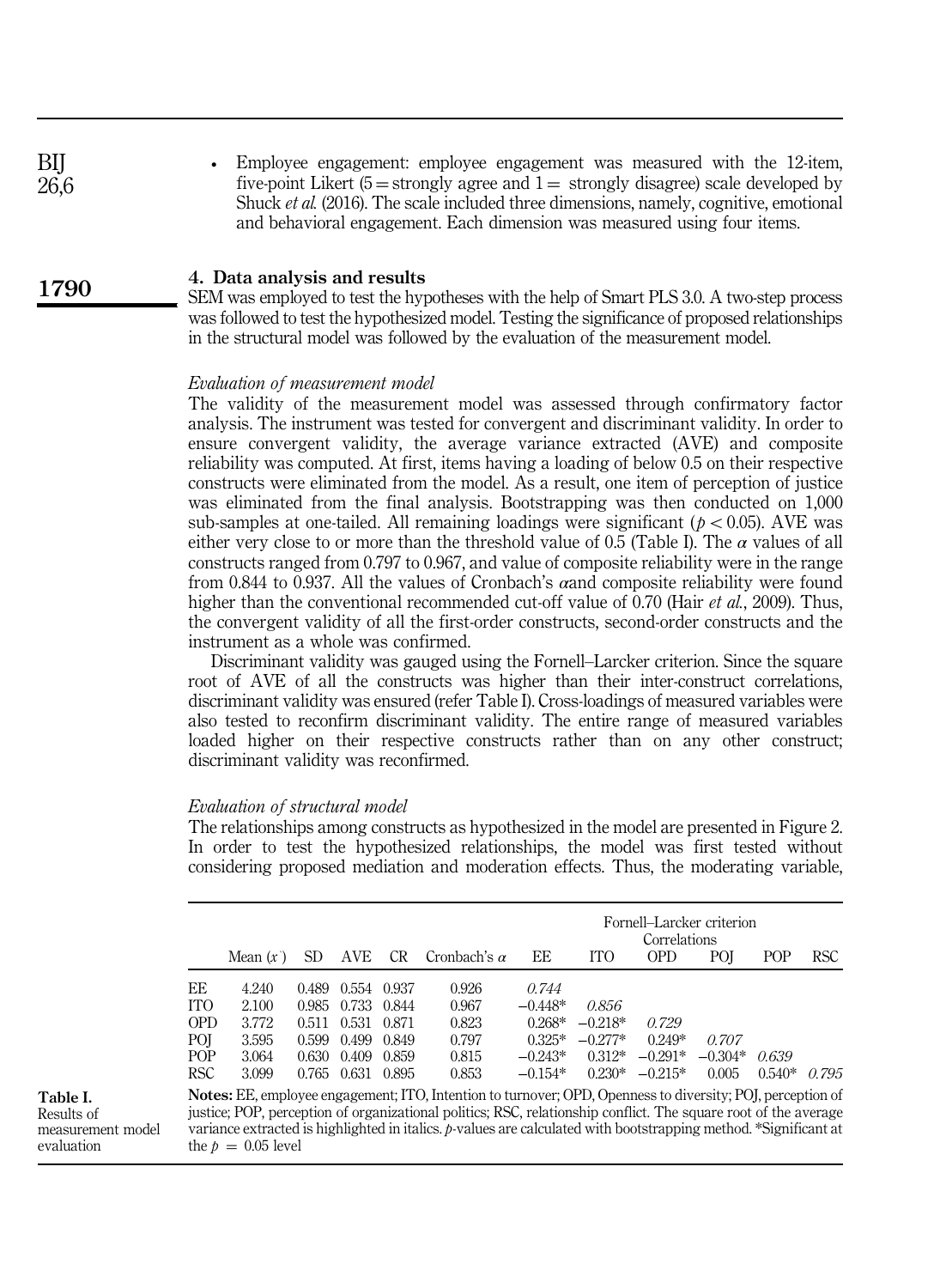

direct relationships between relationship conflict and OPD, ITO and POJ were eliminated from the model. Results of this analysis are presented in Table II. The exogenous constructs were first tested for collinearity. The VIF values of RSC and EE were found to be less than the threshold value of 5.

To test the significance of relationships (two-tailed distribution), bootstrap was conducted on 5,000 sub-samples at a 0.05 level of significance. Relationship conflict was positively associated with POP ( $\beta = 0.517$ ,  $p = 0.000$ ), whereas employee engagement was found to be negatively associated with POP ( $\beta = -0.164$ ,  $\beta = 0.044$ ). Thus, results supported *H1* and *H2* that relationship conflict is positively and employee engagement is negatively related to POP. Further, POP showed a negative relationship with turnover intent ( $\beta$  = 0.310,  $R^2$  = 0.096, *P* = 0.000) and positive relationship with openness to diversity  $(\beta = -0.293, R^2 = 0.086, p = 0.000)$  and perception of justice  $(\beta = -0.318, R^2 = 0.101)$  $p = 0.000$ ). The results of the study supported  $H4-H6$ , i.e. POP is positively related to turnover intent and negatively related to openness to diversity and perception of justice.

|                       | VIF   | $\beta^a$ | R2    | $b$ -values <sup>b*</sup> | $F^2$ |
|-----------------------|-------|-----------|-------|---------------------------|-------|
| $RSC \rightarrow POP$ | 1.024 | 0.517     | 0.320 | 0.000                     | 0.384 |
| $EE \rightarrow POP$  | 1.024 | $-0.164$  |       | 0.044                     | 0.039 |
| $POP \rightarrow OPD$ |       | $-0.293$  | 0.086 | 0.000                     | 0.094 |
| $POP \rightarrow ITO$ |       | 0.310     | 0.096 | 0.000                     | 0.107 |
| $POP \rightarrow POI$ |       | $-0.318$  | 0.101 | 0.000                     | 0.113 |

Notes: VIF, Variance inflation factor; EE, employee engagement; ITO, intention to turnover; OPD, openness to diversity; POJ, perception of justice; POP, perception of organizational politics; RSC, relationship conflict. <sup>a</sup>Standardized  $\beta_i^{\text{th}}$ *p*-values are calculated with bootstrapping method. \*Significant at the  $p = 0.05$  level

Table II. Results of evaluation of structural model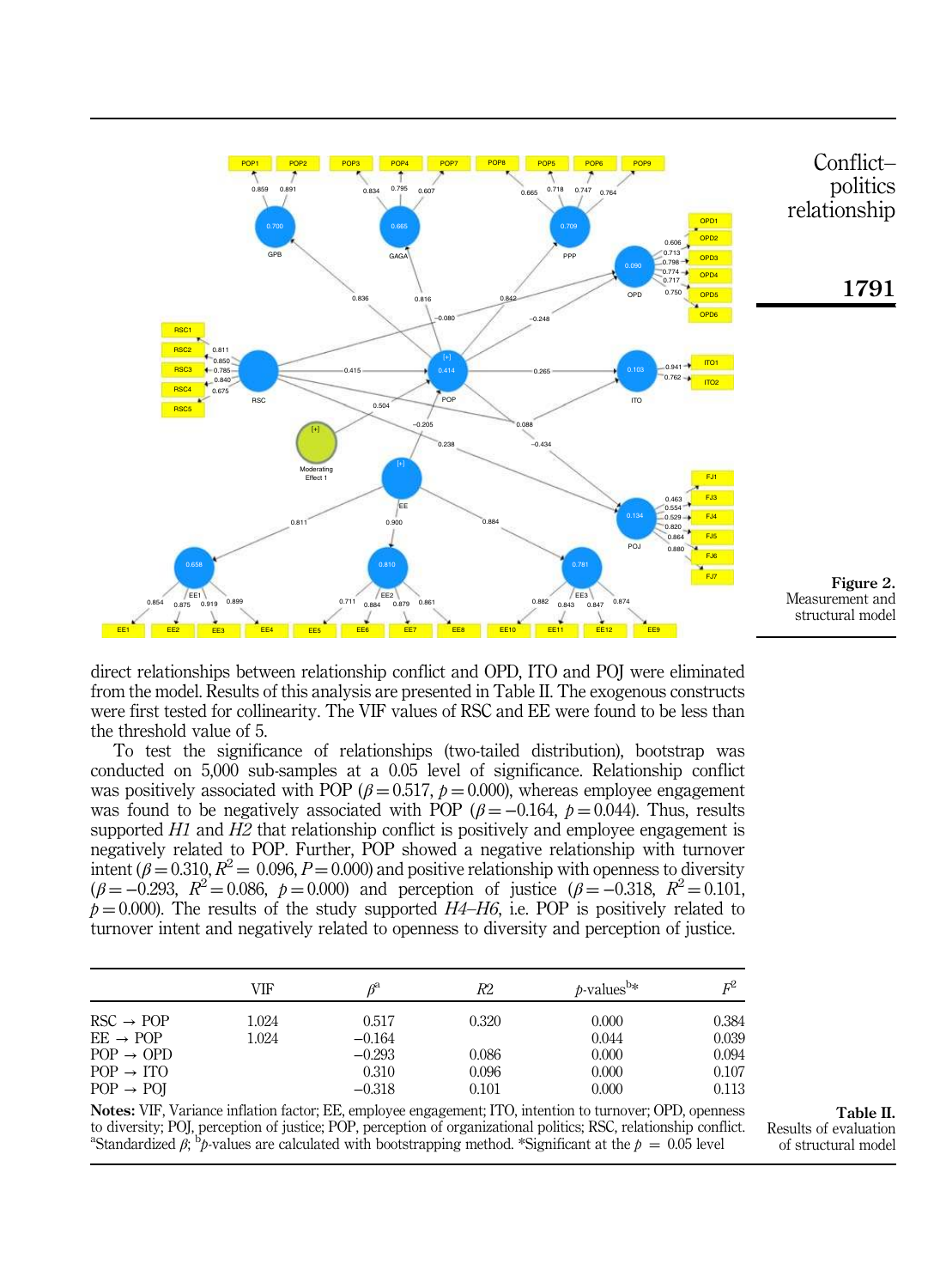The two predictors together explained 32 percent variance in level of POP. POP has explained 8.6 percent variance in openness to diversity, 9.6 percent variance in intention to turnover and 10.1 percent variance in perception of justice.

Further,  $F^2$  was computed to check whether each exogenous construct has a significant impact on the  $R^2$  value of the endogenous construct (in this case, POP). Relationship conflict was found to be the primary driver of POP with a large effect size  $(F^2 = 0.384)$ . In contrast, employee engagement has a small effect on POP ( $F^2 = 0.039$ ). POP has a small effect on  $R^2$ of all the three consequences, that is, openness to diversity  $(F^2 = 0.094)$ , intention to turnover ( $F^2 = 0.107$ ) and perception of justice ( $F^2 = 0.113$ ).

The moderating effect of employee engagement on the relationship of relationship conflict and POP was tested using a product indicator, mean-centered approach. Results (refer Table III) supported the moderating role of engagement in the relationship between relationship conflict and POP ( $\beta$  = 0.504, *P* = 0.000), confirming *H3*. The moderation will be such that in the presence of relationship conflict, highly engaged employees will perceive relatively fewer politics in comparison to less engaged employees.

The further mediating role of POP in the relationship between predictors and outcomes was tested. The relationship conflict was first tested with openness to diversity, intention to turnover and perception of justice after eliminating POP from the model. The direct relationship of relationship conflict with openness to diversity and intention to turnover was found to be significant, whereas the direct relationship of relationship conflict with the perception of justice was not significant. Since the direct relationship between predictor and outcome variable is not a necessary condition for the existence of mediation, we carried out mediation test for all the three outcome variables. The hypothesized indirect relationships among the constructs were then tested and were found significant. The direct relationship between relationship conflict and the three outcome constructs was then added to the model and were now found insignificant. These results indicated that POP mediated relationship of relationship conflict with intention to turnover and perception of justice. On the other hand, it does not mediate the relationship between relationship conflict and openness to diversity. Further, to test the final condition of the mediation effect, the significance of indirect effects was also tested (refer to Table IV). The results of significance of indirect path coefficients (Table IV), indirect effects of relationship conflict on intention to turnover (indirect effect  $= 0.110$ ,  $p = 0.008$ ) and perception of justice (indirect effect  $= 0.180$ ,  $p = 0.002$ ) were found to be significant. However, the indirect effect of relationship conflict on openness to diversity was insignificant (indirect effect  $= -0.103$ ,  $p = 0.103$ ).

|                                     | VIF   | $\beta^{\rm a}$ | R2    | $b$ -values <sup>b</sup> | $F^2$ |
|-------------------------------------|-------|-----------------|-------|--------------------------|-------|
| $RSC \rightarrow POP$               | 1.123 | 0.415           | 0.414 | $0.000*$                 | 0.262 |
| $EE \rightarrow POP$                | 1.042 | $-0.205$        |       | $0.011*$                 | 0.069 |
| $MV \rightarrow POP$                | 1.104 | 0.504           |       | $0.000*$                 | 0.167 |
| $POP \rightarrow OPD$               |       | $-0.248$        | 0.090 | 0.080                    | 0.048 |
| $POP \rightarrow ITO$               |       | 0.265           | 0.103 | $0.010*$                 | 0.055 |
| $POP \rightarrow POI$               |       | $-0.434$        | 1.134 | $0.000*$                 | 0.154 |
| $\text{RSC} \rightarrow \text{OPD}$ |       | $-0.080$        | 0.090 | 0.652                    | 0.005 |
| $\text{RSC} \rightarrow \text{ITO}$ |       | 0.088           | 0.103 | 0.453                    | 0.006 |
| $\text{RSC} \rightarrow \text{POI}$ |       | 0.238           | 1.134 | 0.073                    | 0.047 |

Table III.

Results of mediation and moderation tests Notes: VIF, Variance inflation factor; EE, Employee engagement; ITO, Intention to turnover; OPD, Openness to diversity; POJ, Perception of justice; POP, Perception of organizational politics; RSC, Relationship conflict; MV, Moderating variable. <sup>a</sup>Standardized β<sup>; b</sup>p-values are computed with the help of bootstrapping method. \*Significant at the  $p = 0.05$  level

BIJ 26,6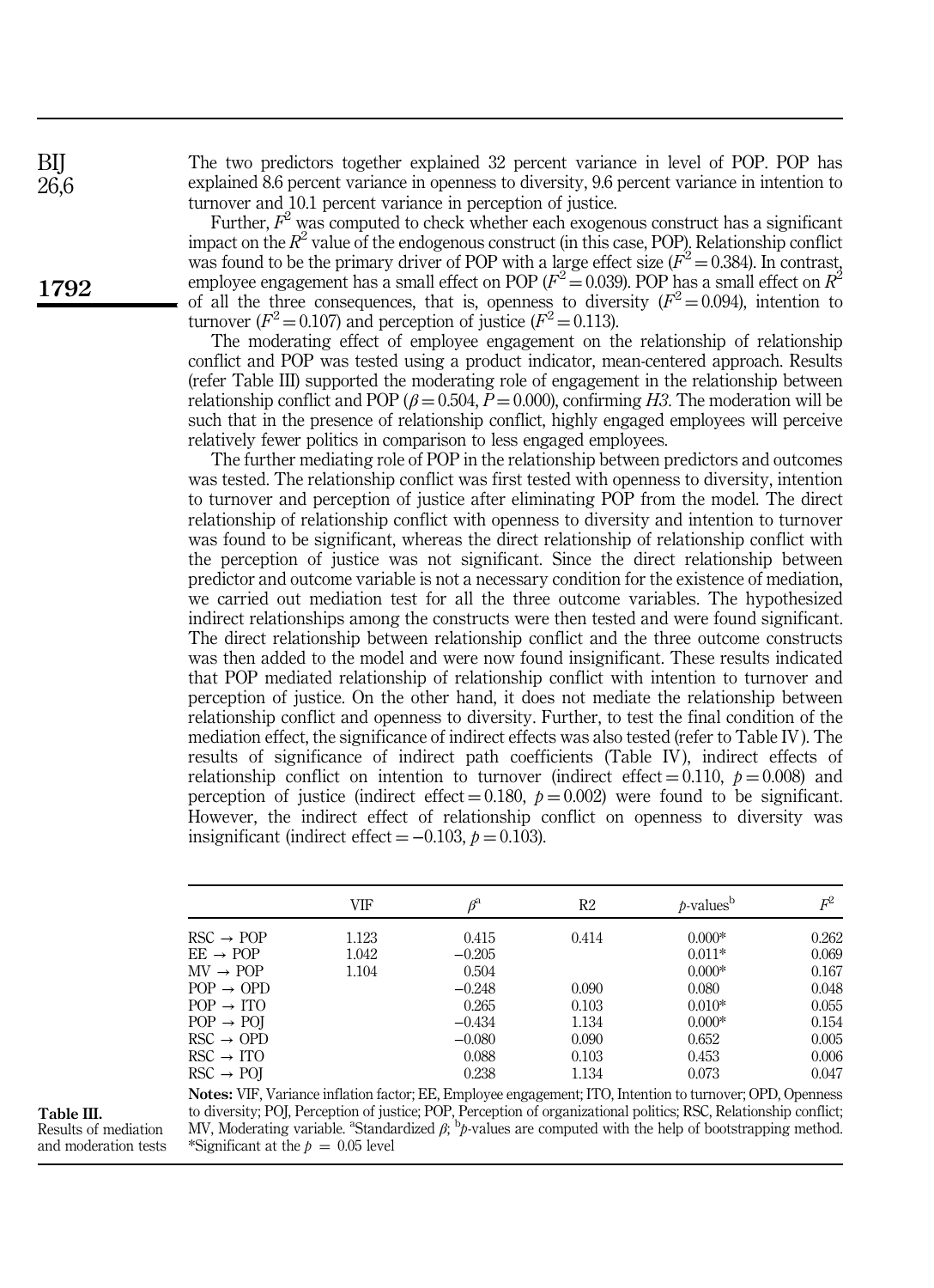These results supported *H8* and *H9*, that is, POP mediates the relationship between relationship conflict and intention to turnover and perception of justice. *H7*, that is, POP mediating between relationship conflict and openness to diversity, was not supported.

## 5. Discussion and conclusion

Politics is a universal phenomenon, which is considered to be the key to success in organizations. Although research on antecedents and consequences of POP has been the focus of research since long, relationship conflict, which can be a strong antecedent, was left out (Haq, 2011). Therefore, this study undertakes conflict to be a possible antecedent of POP. The study has also examined three job-related outcomes, namely, openness to diversity, intention to turnover and perception of justice, as consequences of POP. We also contend that the conflict results in emergence of POP only for those employees who are relatively less engaged with the organization. Therefore, the study has further focused on examining the moderating potential of employee engagement on the conflict–POP relationship. At last, it was proposed that perceived politics will mediate the association between relationship conflict and job-related outcomes.

The positive and significant association between conflict and POP support the outcome of Haq's (2011) study, where the conflict–politics relationship was tested empirically for the first time. The study supports the notion that for getting resources, employees are dependent on the one who has control over the distribution of scarce organizational resources (Ferris *et al.*, 2002). Since in-group is given preference while resource distribution, out-group perceives relationship conflict on not receiving an equitable share in these resources. In line with the AET, as a result of the negative environment of conflict, outgroup develops negative emotions and perceive politics in the organizational environment (Karatepe, 2013).

A negative impact of employee engagement on the POP was found. The reason for the negative relationship between engagement and politics lies in the JD-R theory which posits that employees get engaged in getting a higher level of resources (Bailey *et al.*, 2017). Since in-group receives a higher share in organizational resources, they get engaged in the organization. While working in an environment where decisions are taken in favors of them, in-group develops positive emotions and do not perceive those decisions to be influenced by OP.

It was proposed and found that in the state of relationship conflict, those who are engaged will perceive fewer politics in comparison to those who are relatively less engaged. This result supports the transactional theory which states that employee's response to a stressful environment is not always negative; rather, it depends on whether the employee takes it as a challenge or stress (Mehrzi and Singh, 2016). Although out-group gets less organizational resources, if they have high emotional intelligence score, they know how to deal with conflict and remain engaged, and, consequently, they do not perceive politics in the organization (Singh, 2010). This is because those who are emotionally intelligent do not

|                                                            | Indirect effects                                                                                                     | $b-valuesa$ |
|------------------------------------------------------------|----------------------------------------------------------------------------------------------------------------------|-------------|
| $RSC \rightarrow POP \rightarrow OPD$                      | $-0.103$                                                                                                             | 0.103       |
| $RSC \rightarrow POP \rightarrow ITO$                      | 0.110                                                                                                                | $0.008*$    |
| $\text{RSC} \rightarrow \text{POP} \rightarrow \text{POI}$ | $-0.180$                                                                                                             | $0.002*$    |
|                                                            | <b>Notes:</b> ITO, intention to turnover; OPD, openness to diversity; POI, perception of justice; POP, perception of |             |
|                                                            | organizational politics; RSC, relationship conflict, $ap$ -values are calculated using bootstrapping method on a     |             |

subsample of 1,000. \*Significant at the  $p = 0.05$  level

Table IV. Indirect effects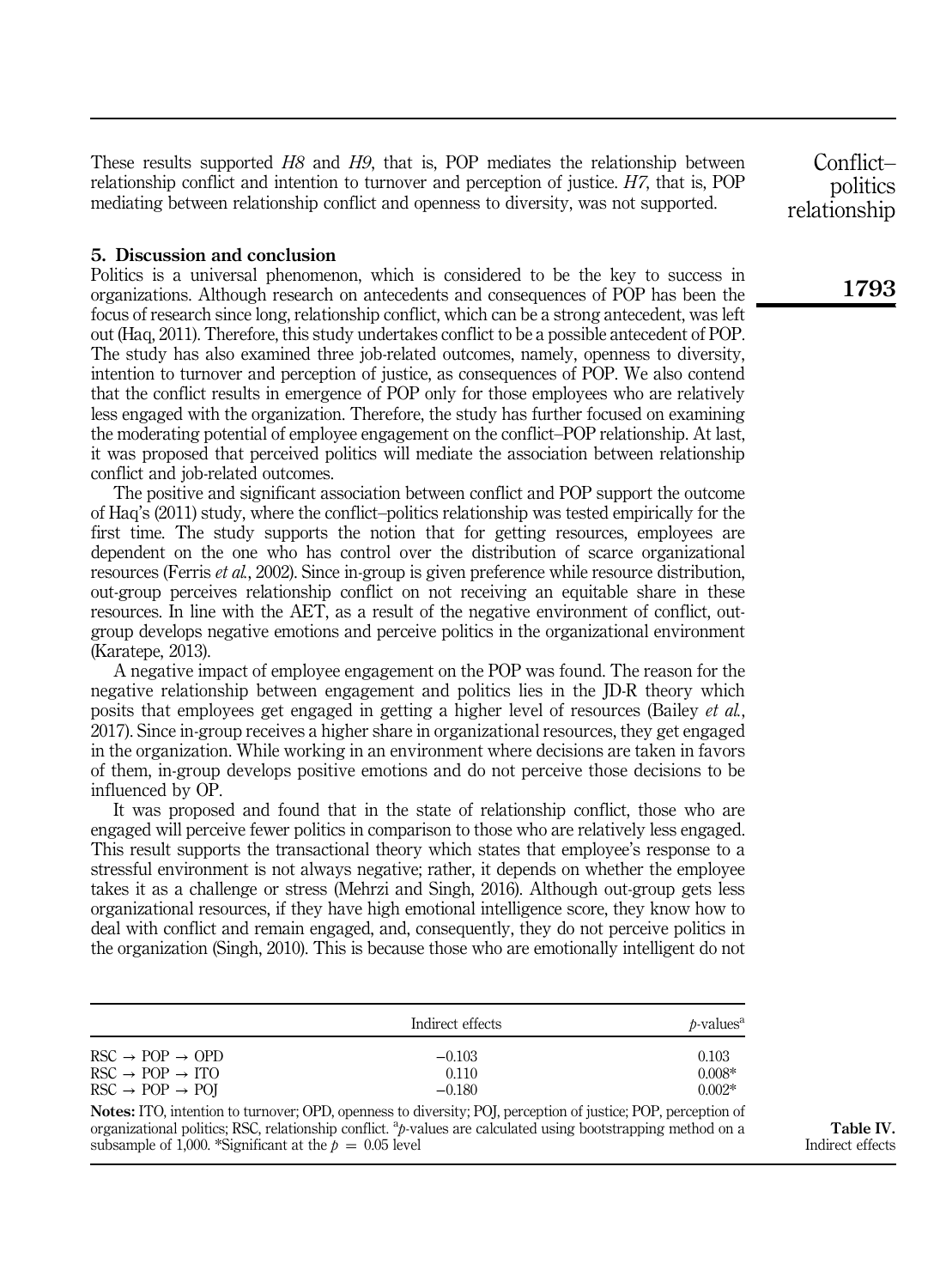develop negative emotions even when the environment is negative. In the influence of positive emotions, they stay engaged and do not perceive OP.

All three proposed consequences were found to be significantly related to POP. According to results, middle-level employees in government organizations work in a politically charged environment. As a result, they display negative emotions like a lack of trust and justice perception.

In contrast to the previous research, POP is having a small impact on all the undertaken consequences. One possible reason for such a low degree of impact could be the nature of the organization respondents belongs. This study was conducted on employees working in the government sector, having high job security and welfare facilities. For government employees, the possibility of getting a better alternative job is low. Also, they do not prefer to lose job security and other benefits. The risk associated with neglecting work in the public sector is lesser in comparison to the private sector. Therefore, on perceiving politics, rather than physically leaving the organization, they prefer to neglect work (Vigoda, 2000). The longer service tenure of public sector employees could be a possible reason. While working with the same organization for a longer time, employees learn and understand the political environment better, and they then feel a sense of control over political processes. Since they become politically skilled, they know how to deal with it. That is why even after perceiving politics, rather than taking it as a threat; they take it as an opportunity (Ferris *et al.*, 1989; Ferris, Frink, Bhawuk Zhou and Gilmore, 1996; Ferris, Frink, Galang, Zhou, Kacmar and Howard, 1996). They, therefore, do not consider their organization as unjust and also remain open to working with diversified others.

#### 6. Theoretical implications

The study makes various theoretical contributions. First, it has provided an adjunct to previous OP research by testing the proposed relationships simultaneously in a single study. Further, the association between relationship conflict and POP, which is not explored much in previous research, has been studied in this research. Second, employee engagement which is previously tested as either an outcome of POP or moderator in the POP–job outcome relationship is tested here as an antecedent of POP and moderator of the antecedent (conflict)–POP relationship.

Third, irrationality issues like power politics and diversity, which were not taken into account in engagement studies yet, are considered in this study by using the interdependence theory of power and politics and the homo-social reproduction theory of diversity.

#### 7. Practical implications

The study also provides several useful managerial implications pertaining to minimization of relationship conflict and POP while elevating the level of employee engagement. First, the presence of conflict in an environment increases the level of perceived politics. With this realization, it is important that the management should take considerable steps to reduce the level of relationship conflict while maintaining a nominal level of task conflict, which is, to some extent, good for organizational effectiveness. It could be useful to find out the determinants of relationship conflict and design policies to control those determinants. Some of the prominent determinants of relationship conflict studied in previous research are role conflict, unfair treatment, workforce diversity and lack of trust in supervisor and co-workers. Further, to reduce the negative impact of POP on job-related outcomes, steps can be taken to impart political skills among employees, that is, a training program on enhancing political skills which makes employees understand and cope up with the political environment better. Since engaged employees do not react negatively to a negative environment, strategies should be designed to enhance work engagement

BIJ 26,6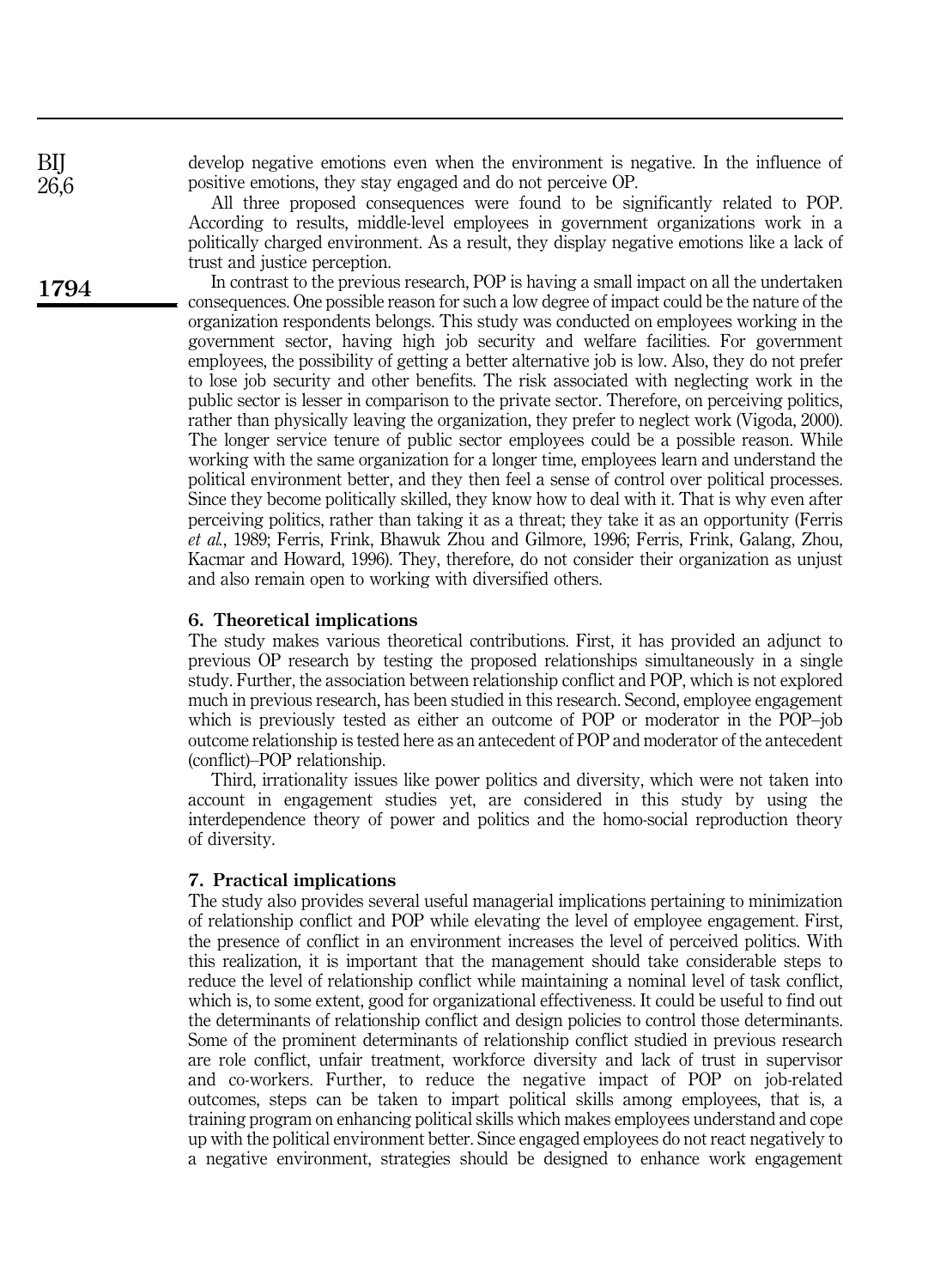among employees. As emotional intelligence makes employees engaged, which cannot be taught in a training session, attention should be paid on emotional intelligence quotient while hiring people. Along with testing knowledge, aptitude, attitude and intelligence quotient, emphasis should also be given on emotional quotient of the candidate while recruiting. Also, new policies and procedures can be designed to promote job engagement among employees. For example, management can reward highly engaged employees and not reward the disengaged ones. This would give a strong message to frontline employees that any additional effort made in favor of the organization will be rewarded by management.

#### 8. Limitations and scope for further research

The very first limitation of the present study is its cross-sectional design. Since the data were gathered from the same respondents, the causal relationships between variables are subject to biases (Bobko and Stone-Romero, 1998). Further, the data were gathered with the help of self-report questionnaires, and the findings of this study might have been influenced by the social desirability response bias (Podsakoff *et al.*, 2003). Hence, future work should focus on using a combination of sources for data collection. This study also proposes a possible role of emotional intelligence in employee engagement and their POP, which can be tested in future studies.

#### References

- Alfes, K., Shantz, A.D., Truss, C. and Soane, E.C. (2013), "The link between perceived human resource management practices, engagement and employee behavior: a moderated mediation mode", *International Journal of Human Resource Management*, Vol. 24 No. 2, pp. 330-351.
- Andrews, M.C. and Kacmar, K.M. (2001), "Discriminating among organizational politics, justice, and support", *Journal of Organizational Behavior*, Vol. 22 No. 4, pp. 347-366.
- Ashkanasy, N.M. and Daus, C.S. (2002), "Emotion in the workplace: the new challenge for managers", *Academy of Management Executive*, Vol. 16 No. 1, pp. 76-86.
- Atta, M. and Khan, M.J. (2016), "Perceived organizational politics, organizational citizenship behavior and job attitudes among university teachers", *Journal of Behavioural Sciences*, Vol. 26 No. 2, pp. 21-38.
- Bailey, C., Madden, A., Alfes, K. and Fletcher, L. (2017), "The meaning, antecedents and outcomes of employee engagement: a narrative synthesis", *International Journal of Management Reviews*, Vol. 19 No. 1, pp. 31-53.
- Baillien, E., Camps, J., Van den Broeck, A., Stouten, J., Godderis, L., Sercu, M. and De Witte, H. (2015), "En eye for an eye will make the whole world blind: conflict escalation into workplace bullying and the role of distribute conflict behavior", *Journal of Business Ethics*, Vol. 1 No. 1, pp. 1-15.
- Bendick, M. Jr, Egan, M. and Lofhjelm, S. (2008), "Diversity training, from legal compliance to organizational development", *Human Resource Planning*, Vol. 24 No. 2, pp. 10-25.
- Bobko, P. and Stone-Romero, E.F. (1998), "Meta-analysis may be another useful research tool, but it is not a panacea", in Ferris, G.R. (Ed.), *Research in Personnel and Human Resources Management*, JAI Press, Stamford, CT, pp. 359-397.
- Bozionelos, N. and Singh, S.K. (2017), "The relationship of emotional intelligence with task and contextual performance: more than it meets the linear eye", *Personality and Individual Differences*, Vol. 116, pp. 206-2011.
- Byrne, S. (2015), "Fairness reduces the negative effects of organizational politics on turnover intentions, citizenship behaviour and job performance", *Journal of Business and Psychology*, Vol. 20 No. 2, pp. 175-200.
- Cho, H. and Yang, J. (2018), "How perceptions of organizational politics influence self-determined motivation: the mediating role of work mood", *Asia Pacific Management Review*, Vol. 23 No. 1, pp. 60-69.

Conflict– politics relationship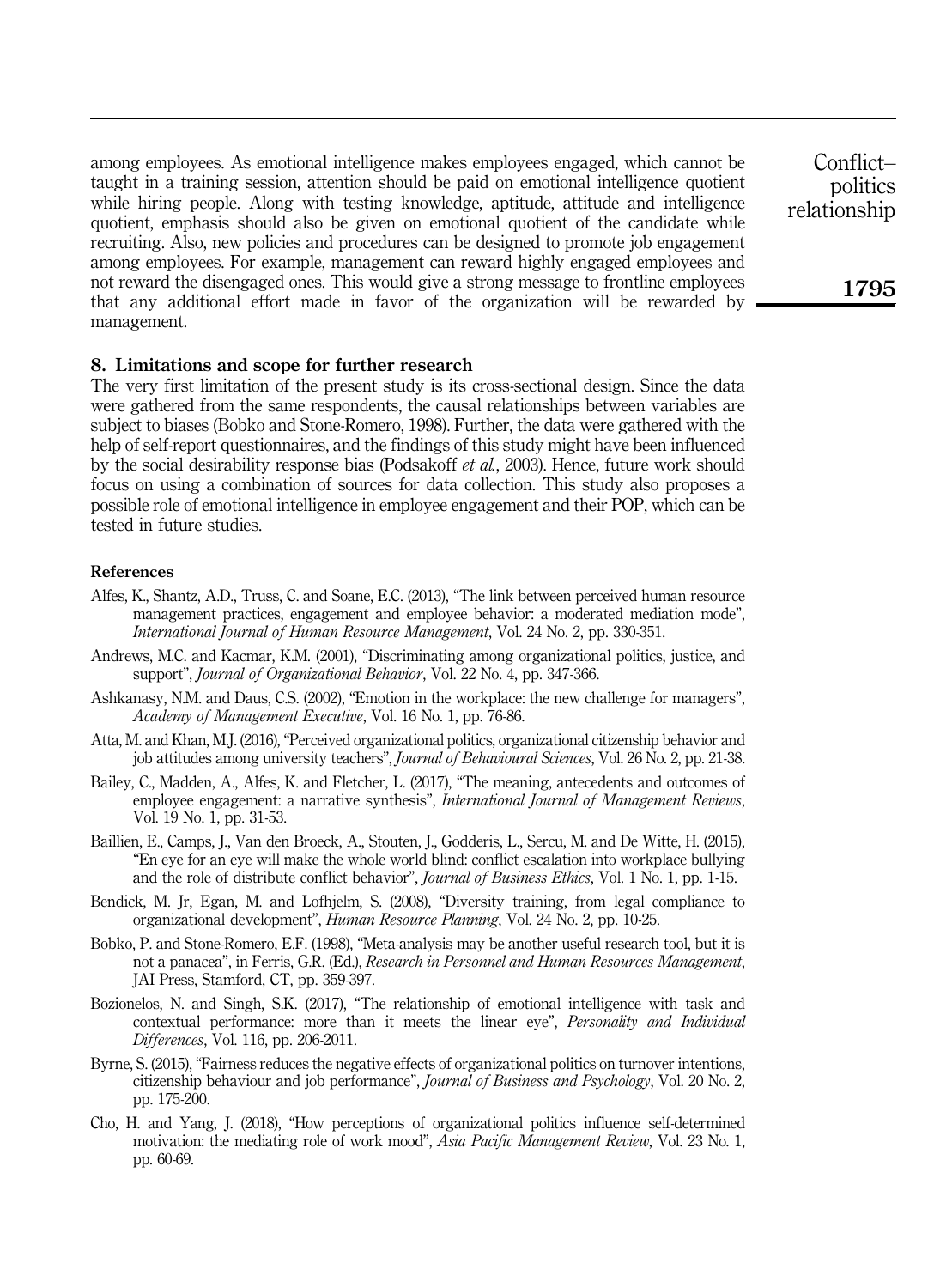| Cho, Y. and Lewis, G. (2011), "Turnover intention and turnover behavior: implications for retaining |  |  |  |  |
|-----------------------------------------------------------------------------------------------------|--|--|--|--|
| federal employees", <i>Review of Public Personnel Administration</i> , Vol. 31 No. 1, pp. 4-23.     |  |  |  |  |

- Cropanzano, R., James, K. and Konovsky, M.A. (1993), "Dispositional affectivity as a predictor of dispositional work attitudes and job performance", *Journal of Organizational Behavior*, Vol. 14 No. 6, pp. 595-606.
- Dansereau, F., Graen, G. and Haga, W.J. (1975), "A vertical dyad linkage approach to leadership within formal organizations", *Organizational Behavior and Human Performance*, Vol. 13 No. 1, pp. 46-78.
- De Dreu, C.K.W. (2008), "The virtue and vice of workplace conflict: food for (pessimistic) thought", *Journal of Organizational Behavior, Journal of Organizational Behavior*, Vol. 29 No. 1, pp. 5-18.
- De Dreu, C.K.W. and van Vianen, A.E.M. (2001), "Managing relationship conflict and the effectiveness of organizational teams", *Journal of Organizational Behavior*, Vol. 22 No. 3, pp. 309-328.
- De Dreu, C.K.W. and Weingart, L.R. (2003), "Task versus relationship conflict, team performance, and team member satisfaction: a meta-analysis", *Journal of Applied Psychology*, Vol. 88 No. 4, pp. 741-749.
- Demerouti, E., Bakker, A.B., Nachreine, F. and Schaufeli, W.B. (2001), "The job demands-resources model of burnout", *Journal of Applied Psychology*, Vol. 86 No. 3, pp. 499-512.
- Drory, A. and Romm, T. (1990), "The definition of organizational politics: a review", *Human Relations*, Vol. 43 No. 11, pp. 1133-1154.
- Ferner, A., Almond, P. and Colling, T. (2004), "Institutional theory and the cross-national transfer of employment policy: the case of 'workforce diversity' in US multinationals", *Journal of International Business Studies*, Vol. 33 No. 6, pp. 304-321.
- Ferris, G.R. and Judge, T.A. (1991), "Personnel/human resources management: a political influence perspective", *Journal of Management*, Vol. 17 No. 2, pp. 447-488.
- Ferris, G.R. and Kacmar, K.M. (1992), "Perceptions of organizational politics", *Journal of Management*, Vol. 18 No. 1, pp. 93-116.
- Ferris, G.R., Harrell-Cook, G. and Dulebohn, J.H. (2000), "Organizational politics: the nature of the relationship between politics perceptions and political behavior", *Research in the Sociology of Organizations*, Vol. 17, pp. 89-130.
- Ferris, G.R., Russ, G.S. and Fandt, P.M. (1989), "Politics in organizations", in Giacalone, R.A. and Rosenfeld, P. (Eds), *Impression Management in the Organization*, Lawrence Erlbaum, Hillsdale, NJ, pp. 143-170.
- Ferris, G.R., Adams, G., Kolodinsky, R.W., Hochwarter, W.A. and Ammeter, A.P. (2002), "Perceptions of organizational politics: theory and research directions", *The Many Faces of Multi-level Issues*, Vol. 1, pp. 179-254.
- Ferris, G.R., Frink, D.D., Bhawuk, D.P., Zhou, J. and Gilmore, D.C. (1996), "Reactions of diverse workgroups to politics in workplace", *Journal of Management*, Vol. 22 No. 1, pp. 23-44.
- Ferris, G.R., Frink, D.D., Galang, M.C., Zhou, J., Kacmar, K.M. and Howard, J.L. (1996), "Perceptions of organizational politics: prediction, stress-related implications, and outcomes", *Human Relations*, Vol. 49 No. 2, p. 223.
- Fujimoto, Y., Härtel, C.E.J. and Härtel, G.F. (2004), "A field test of the diversity-openness moderator model in newly formed groups: openness to diversity affects group decision effectiveness and interaction patterns", *Cross Cultural Management*, Vol. 11 No. 4, pp. 4-15.
- Gandz, J. and Murray, V.V. (1980), "The experience of workplace politics", *Academy of Management Journal*, Vol. 23 No. 2, pp. 237-251.
- Hair, J.F., Black, W.C. and Babin, B.J. (2009), *Multivariate Data Analysis*, Prentice-Hall, Englewood Cliffs, NJ.
- Haq, I.U. (2011), "The impact of interpersonal conflict on job outcomes: mediating role of perception of organizational politics", *Procedia* – *Social and Behavioral Sciences*, Vol. 25, pp. 287-310.
- Harris, K.J., James, M. and Boonthanom, R. (2005), "Perceptions of organizational politics and cooperation as moderators of the relationship between job strains and intent to turnover", *Journal of Managerial Issues*, Vol. 17 No. 1, pp. 26-42.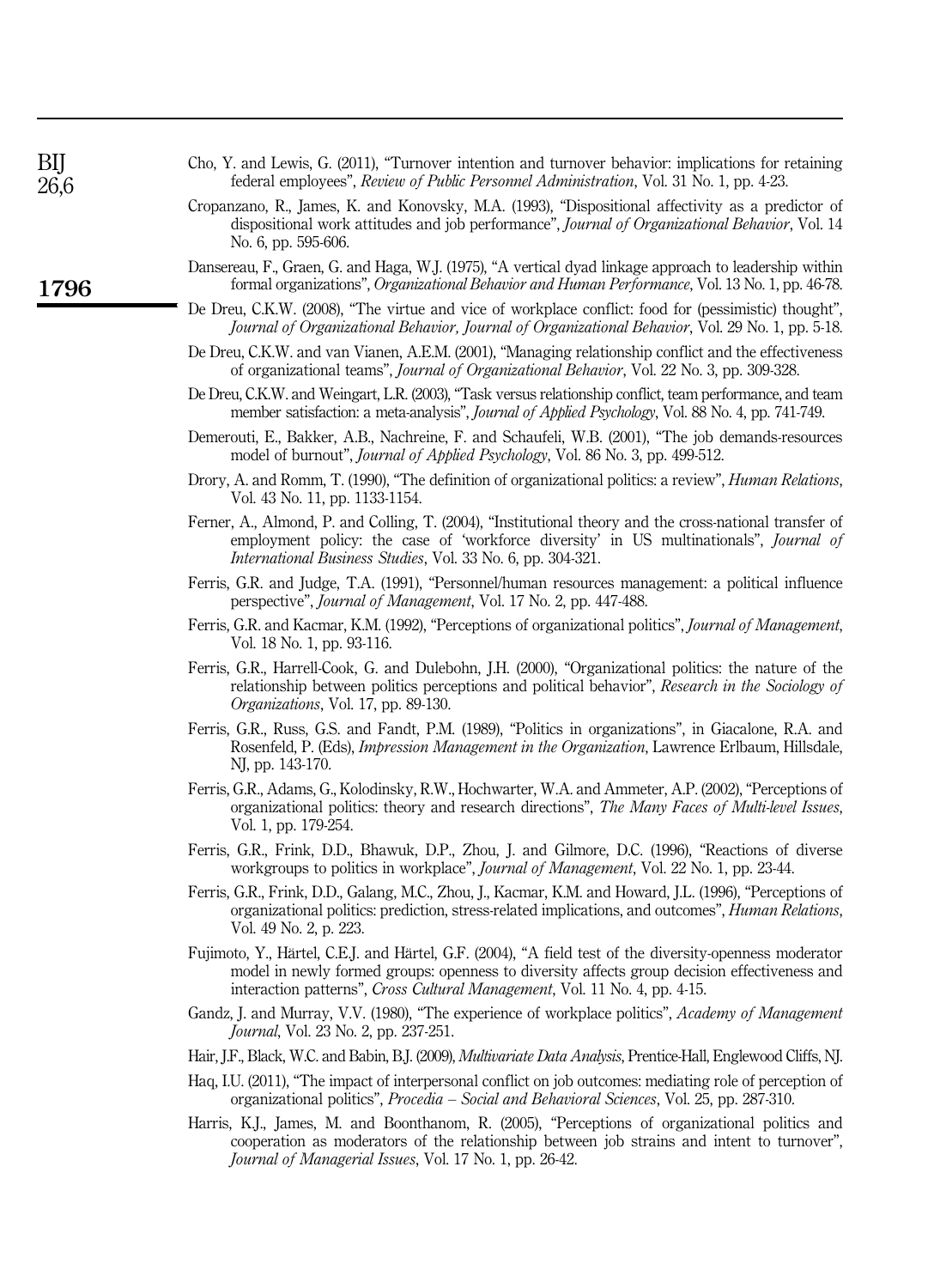- Harrison, D.A., Price, K.H., Gavin, J.H. and Florey, A.T. (2000), "Time, teams, and task performance: a longitudinal study of the changing effects of diversity on group functioning", paper presented at the 60th annual meeting of the Academy of Management, Toronto.
- Hobfoll, S.E. (1989), "Conservation of resources: a new attempt at conceptualizing stress", *American Psychologist*, Vol. 44 No. 3, pp. 513-524.
- Hobman, E.V., Bordia, P. and Gallois, C. (2004), "Perceived dissimilarity and work group involvement: the moderating effects of group openness to diversity", *Group & Organization Management*, Vol. 29 No. 5, pp. 560-587.
- Jain, L. and Ansari, A.A. (2018), "Effect of perception of organisational politics on employee engagement with personality traits as moderating factors", *The South East Asian Journal of Management*, Vol. 12 No. 1, pp. 85-104.
- Jehn, K.A. (1995), "A multi-method examination of the benefits and determinants of intragroup conflict", *Administrative Science Quarterly*, Vol. 40 No. 2, pp. 256-282.
- Jin, M.H., McDonald, B. and Park, J. (2016), "Person–organization fit and turnover intention: exploring the mediating role of employee followership and job satisfaction through conservation of resources theory", *Review of Public Personnel Administration*, Vol. 38 No. 2, pp. 1-26.
- Kacmar, K.M. and Carlson, D.S. (1997), "Further validation of the perceptions of politics scale (POPS): a multiple sample investigation", *Journal of Management*, Vol. 23 No. 5, pp. 627-658.
- Kahn, W.A. (1990), "Psychological conditions of personal engagement and disengagement at work", *Academy of Management Journal*, Vol. 33 No. 4, pp. 692-724.
- Kane-Frieder, R.E., Hochwarter, W.A. and Ferris, G.R. (2013), "Terms of engagement: political boundaries of work engagement–work outcomes relationships", *Human Relations*, Vol. 38 No. 5, pp. 1-26.
- Kanter, R.M. (1977), "Some effects of proportions on group life: skewed sex ratios and responses to token women", *American Journal of Sociology*, Vol. 82 No. 5, pp. 965-990.
- Karatepe, O.M. (2013), "Perceptions of organizational politics and hotel employee outcomes: the mediating role of work engagement", *International Journal of Contemporary Hospitality Management*, Vol. 25 No. 1, pp. 82-104.
- Kirchmeyer, C. (1995), "Demographic similarity to the work group: a longitudinal study of managers at the early career stage", *Journal of Organizational Behavior*, Vol. 16 No. 1, pp. 67-83.
- Lazarus, R.S. and Folkman, S. (1984), *Stress, Appraisal, and Coping*, Springer Publishing Company, New York, NY.
- Lewin, K. (1936), *Principles of Topological Psychology*, McGraw-Hill, New York, NY.
- Mehrzi, N.A. and Singh, S.K. (2016), "Competing through employee engagement: a proposed framework", *International Journal of Productivity and Performance Management*, Vol. 65 No. 6, pp. 831-843.
- Mishra, P., Sharma, S.K. and Swami, S. (2016), "Antecedents and consequences of organizational politics: a select study of a central university", *Journal of Advances in Management Research*, Vol. 13 No. 3, pp. 334-351.
- Parker, C.P., Baltes, B.B. and Christiansen, N.D. (1997), "Support for affirmative action, justice perceptions, and work attitudes: a study of gender and racial–ethnic group differences", *Journal of Applied Psychology*, Vol. 82 No. 3, pp. 376-389.
- Pfeffer, J. (1981), "Understanding the role of power in decision making", in Pfeffer, J. (Ed.), *Power in Organizations*, Pitman Publishing, Marshfield, MA, pp. 1-32.
- Podsakoff, P.M., MacKenzie, S.B., Lee, J.-Y. and Podsakoff, N.P. (2003), "Common method biases in behavioral research: a critical review of the literature and recommended remedies", *Journal of Applied Psychology*, Vol. 88 No. 5, pp. 879-903.
- Poon, M.L. (2003), "Situational antecedents and outcomes of organizational politics perceptions", *Journal of Managerial Psychology*, Vol. 18 No. 2, pp. 138-155.

politics relationship

Conflict–